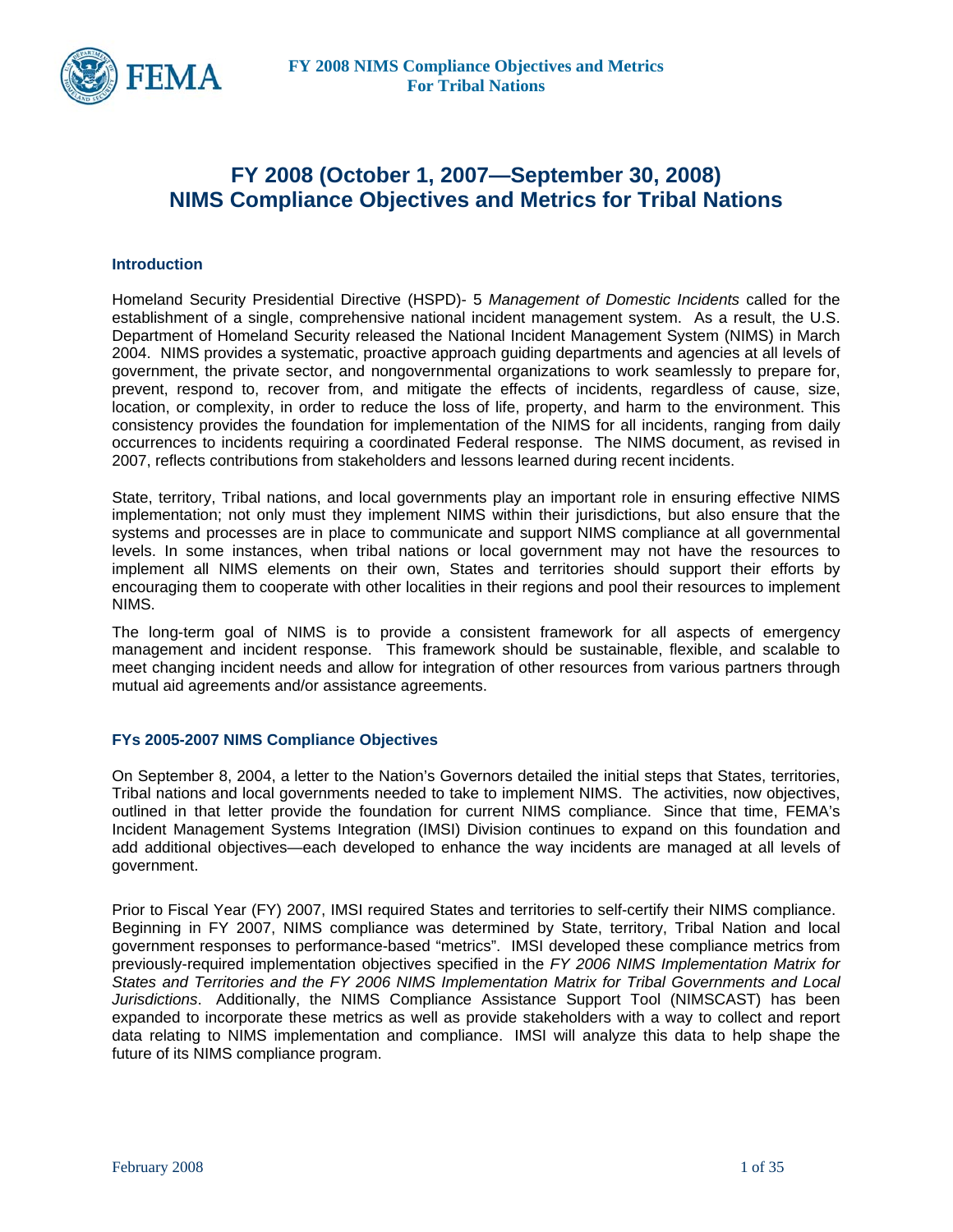

### **NIMS Compliance in FY 2008 and Beyond**

As we move into FY 2008, State, territory, Tribal Nations, and local governments will address specific compliance objectives, which will outline necessary actions to be accomplished in FY 2008. As with FY 2007 implementation activities, each objective will have corresponding metrics that address expected achievements for FY 2008 and out years. The FY 2008 metrics will clearly outline year end expectations, while out-year metrics will provide actions that can be implemented in FY 2008 or addressed in the future. The out-year metrics will allow stakeholders to work within their current level of NIMS implementation and compliance and move ahead in implementation objectives.

In FY 2008, there are 27 NIMS Compliance objectives. Twenty-five (25) of these objectives are preexisting objectives with which Tribal Nations must continue to comply. Only one additional compliance objective under *Resource Management*, #23, is new to States and territories, Tribal Nations, and local governments in this fiscal year. One objective under *Preparedness: Training* was previously issued in FY 2007 and is a compliance objective requiring Tribal Nation compliance by the end of FY 2009. IMSI identifies an additional 11 FY 2009 objectives for which States and Territories, Tribal Nation, and Local government can plan. Projected FY 2009 compliance objective include:

- 1. Complete *ICS-400 Advanced ICS* training or equivalent by appropriate personnel (as identified in the Five-Year NIMS Training Plan, February 2008).
- 2. Complete Emergency Management Framework Course—Awareness Training (as identified in the Five-Year NIMS Training Plan, February 2008)
- 3. Include preparedness organizations and elected and appointed officials in the development of emergency operations plans (EOPs).
- 4. Plan for special needs populations in the development of EOPs (to include, but not limited to, individuals with limited English language proficiency; individuals with disabilities; children; the aged, etc.).
- 5. Include NGOs and the private sector in an all-hazards exercise program, when appropriate.
- 6. Promote the integration of Incident Command, Multiagency Coordination System, and Public Information into appropriate exercises and evaluate against associated target capabilities (refer to HSEEP Volume III and the Exercise Evaluation Guides).
- 7. Institute procedures and protocols for operational and information security during an incident/planned event.
- 8. Institute multidisciplinary and/or multi-jurisdictional procedures and protocols for standardization of data collection and analysis to utilize or share information during an incident/planned event.
- 9. Develop procedures and protocols for communications (to include voice, data, access to geospatial information, Internet/Web use, and data encryption), where applicable, to utilize or share information during an incident/planned event.
- 10. Institute policies, plans, procedures and protocols to prevent spontaneous deployment of resources/personnel and/or responding to a request that bypassed official resource coordination processes (i.e., resources requested through improper channels).
- 11. Institute mechanisms to deploy, track, recover, demobilize, and to provide reimbursement for resources utilized during response and recovery.
- 12. Utilize access control measures during an incident, as appropriate

Although released in FY 2008, States and Territories, Tribal Nations, and local governments are not required to achieve these projected compliance objectives before the end of FY 2009. Additionally, these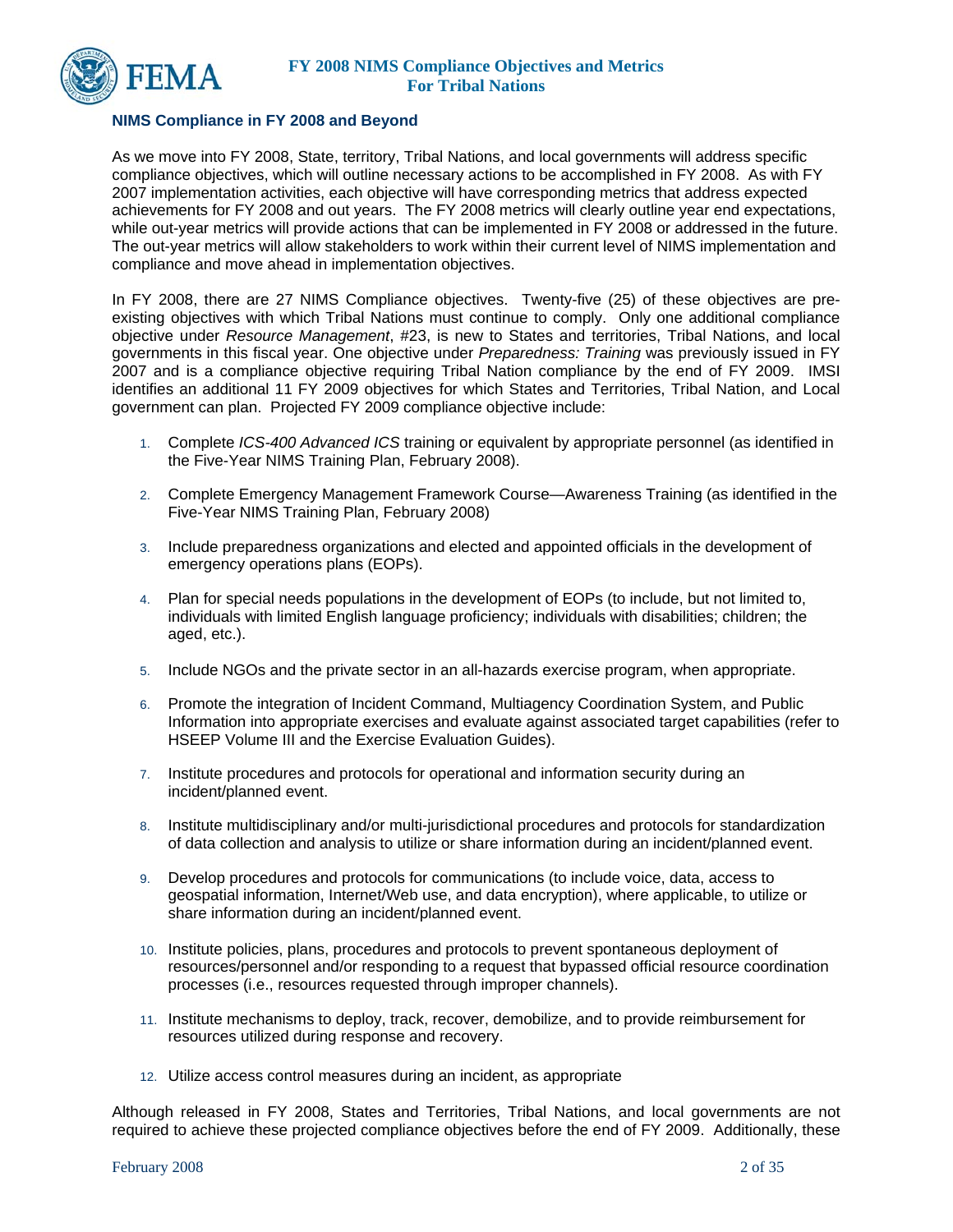

12 NIMS Compliance Objectives may not represent the total number of objectives designed with which States and Territories, Tribal Nations, and local governments will have to comply in FY 2009.

| <b>Objectives</b>                      | <b>States and</b><br><b>Territories</b> | <b>Tribal Nations</b> | Local<br><b>Governments</b> |
|----------------------------------------|-----------------------------------------|-----------------------|-----------------------------|
| <b>Required in FY 2008</b>             | 26                                      | 25                    | 24                          |
| <b>New and Required in FY 2008</b>     |                                         |                       |                             |
| <b>Required (Projected) in FY 2009</b> | 12                                      | 12                    | 12                          |
| Total                                  | 39                                      | 38                    | 37                          |

Beginning on pages 10-12, Tribal Nations can see the compliance objectives that have been issued for FYs 2005-2008 and their respective metrics. Full compliance metrics are available on pages 12-29.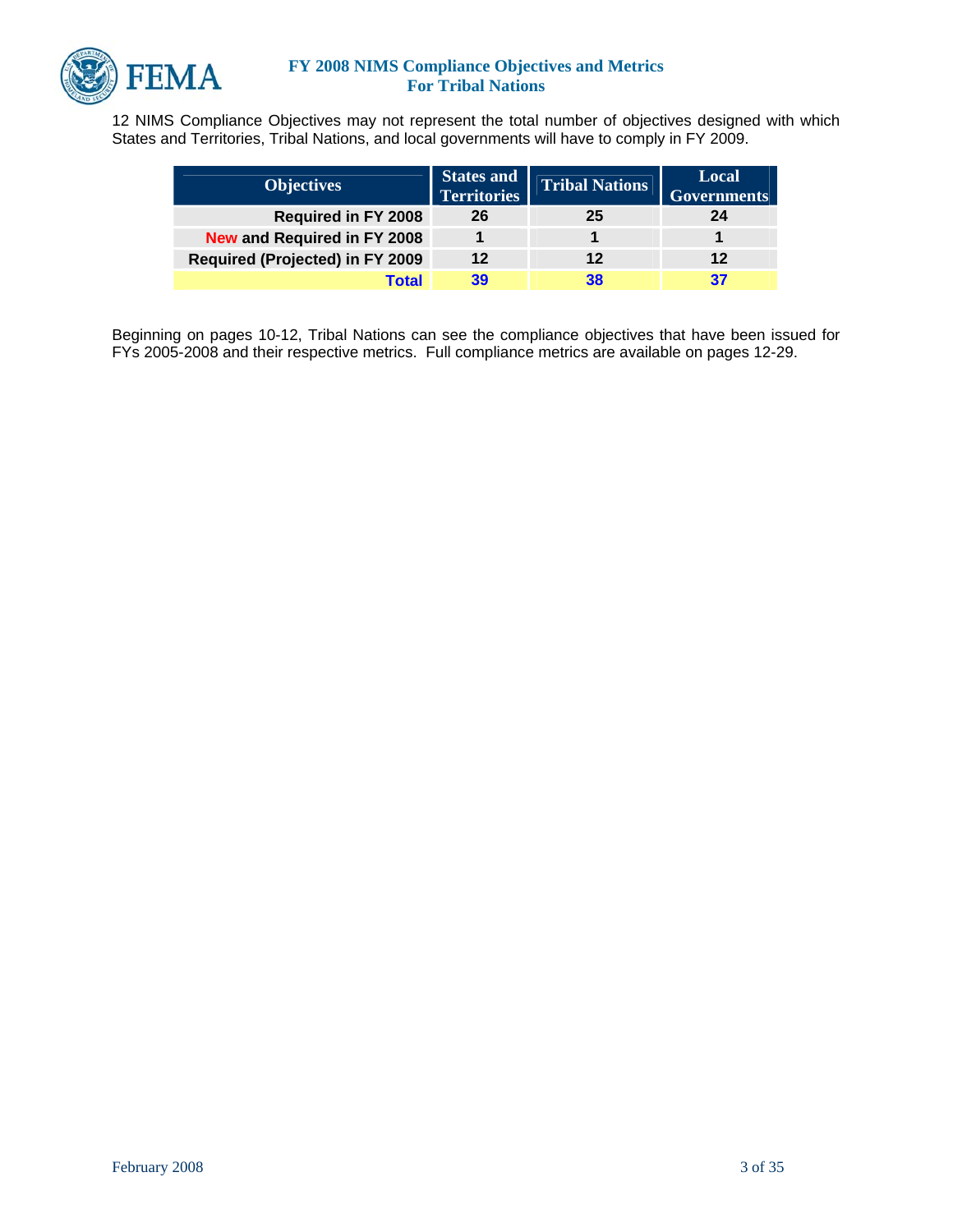

# **NIMS Compliance Objectives**

The seven charts to follow (pages 4-7) breakdown the FY 2008 NIMS Compliance Objectives by NIMS component and demonstrate how they pertain to States and Territories, Tribal Nations, and local governments.

|    | FY 2008 NIMS Compliance Objectives                                                                                                                                                                                                                                                                        | State/<br><b>Territory</b> | <b>Tribal</b><br><b>Nations</b> | Local<br>Govts. |
|----|-----------------------------------------------------------------------------------------------------------------------------------------------------------------------------------------------------------------------------------------------------------------------------------------------------------|----------------------------|---------------------------------|-----------------|
|    | <b>Adoption</b>                                                                                                                                                                                                                                                                                           |                            |                                 |                 |
| 1. | Adopt NIMS for all Departments/Agencies; as well as promote and encourage<br>NIMS adoption by associations, utilities, nongovernmental organizations (NGOs)<br>and private sector emergency management and incident response<br>organizations.                                                            |                            |                                 |                 |
| 2. | Establish and maintain a planning process to communicate, monitor and<br>implement all NIMS requirements across the State/Territory/Tribal Nation<br>(including Departments/Agencies), including local governments. This process<br>must provide a means for measuring progress and facilitate reporting. |                            |                                 | N/A             |
| 3. | Designate and maintain a single point of contact within government to serve as<br>principal coordinator for NIMS implementation jurisdiction-wide (to include a<br>principal coordinator for NIMS implementation within each Department/Agency.                                                           |                            |                                 |                 |
| 4. | Ensure that Federal Preparedness Awards [to include, but not limited to, DHS<br>Homeland Security Grant Program and Urban Area Security Initiative Funds] to<br>State/Territorial/Tribal/local Departments/Agencies, support all required NIMS<br>compliance Objectives.                                  |                            |                                 |                 |
| 5. | Audit agencies and review organizations should routinely include NIMS<br>compliance requirements in all audits associated with Federal Preparedness<br>Awards.                                                                                                                                            |                            |                                 |                 |
| 6. | Assist Tribal Nations with formal adoption and implementation of NIMS.                                                                                                                                                                                                                                    |                            | N/A                             | N/A             |
|    | <b>Total Number of Adoption Objectives</b>                                                                                                                                                                                                                                                                | 6                          | 5                               |                 |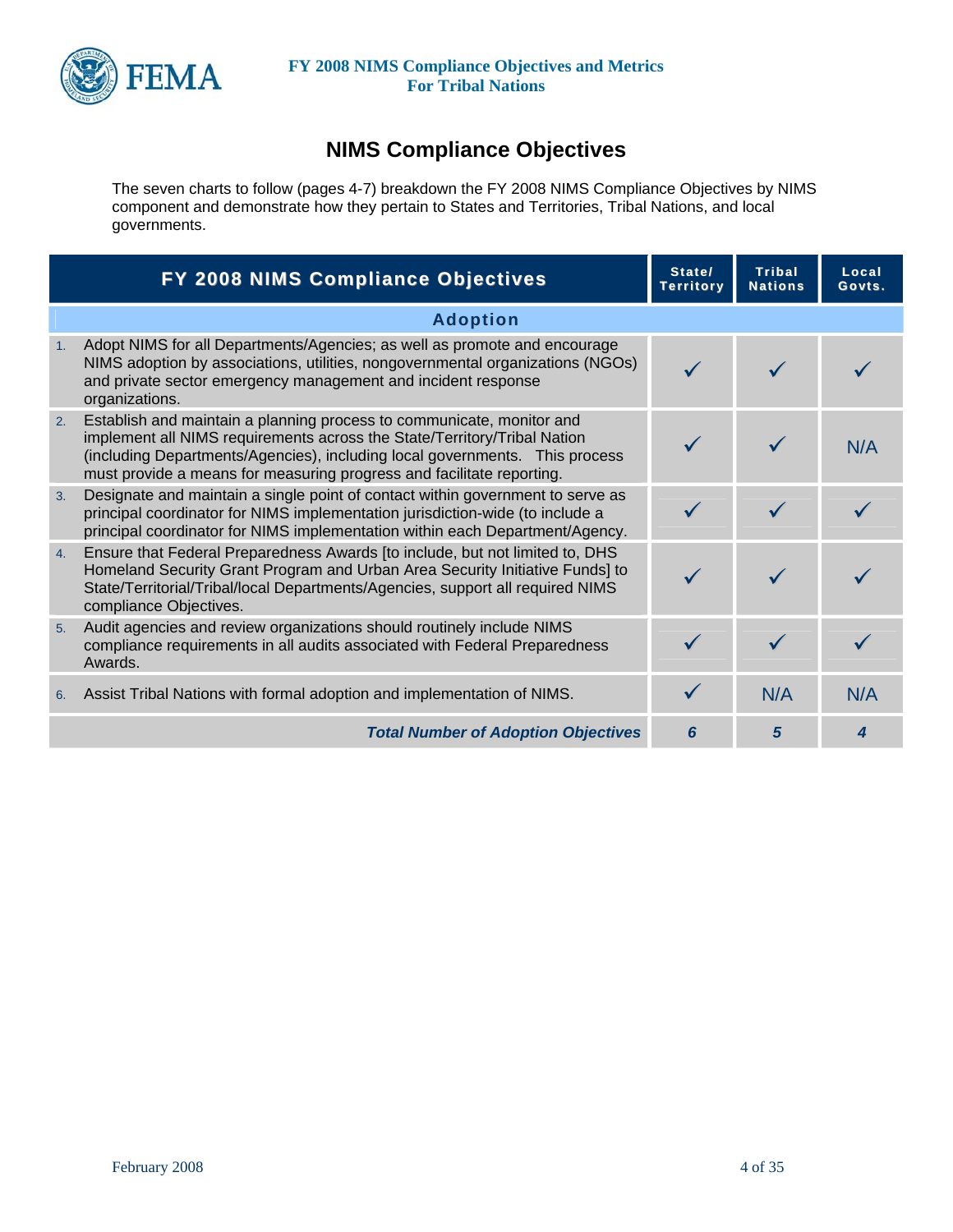

|    | FY 2008 NIMS Compliance Objectives                                                                                                                                                                                                                                                                                                                | State/<br><b>Territory</b> | <b>Tribal</b><br><b>Nation</b> | Local<br>Govts. |
|----|---------------------------------------------------------------------------------------------------------------------------------------------------------------------------------------------------------------------------------------------------------------------------------------------------------------------------------------------------|----------------------------|--------------------------------|-----------------|
|    | <b>Preparedness: Planning</b>                                                                                                                                                                                                                                                                                                                     |                            |                                |                 |
| 7. | Revise and update emergency operations plans (EOPs), standard operating<br>procedures (SOPs), and standard operating guidelines (SOGs) to incorporate<br>NIMS and National Response Framework (NRF) components, principles and<br>policies, to include planning, training, response, exercises, equipment,<br>evaluation, and corrective actions. | ✓                          | $\checkmark$                   |                 |
| 8. | Promote and/or develop intrastate and interagency mutual aid agreements and<br>assistance agreements (to include agreements with the private sector and<br>NGOs).                                                                                                                                                                                 | $\checkmark$               |                                |                 |
|    | <b>Total Preparedness: Planning Objectives</b>                                                                                                                                                                                                                                                                                                    | $\mathbf{2}$               | $\overline{2}$                 | $\overline{2}$  |
|    | <b>Preparedness: Training</b>                                                                                                                                                                                                                                                                                                                     |                            |                                |                 |
| 9. | Use existing resources such as programs, personnel and training facilities to<br>coordinate and deliver NIMS training requirements.                                                                                                                                                                                                               | $\checkmark$               | $\checkmark$                   | $\checkmark$    |
|    | 10. Complete IS-700 NIMS: An Introduction or equivalent by appropriate personnel<br>(as identified in the Five-Year NIMS Training Plan, February 2008).                                                                                                                                                                                           |                            |                                |                 |
|    | 11. Complete IS-800 National Response Framework (NRF): An Introduction or<br>equivalent by appropriate personnel (as identified in the Five-Year NIMS<br>Training Plan, February 2008).                                                                                                                                                           | ✓                          | ✓                              |                 |
|    | 12. Complete ICS-100 Introduction to ICS training or equivalent by appropriate<br>personnel (as identified in the Five-Year NIMS Training Plan, February 2008).                                                                                                                                                                                   | $\checkmark$               | $\checkmark$                   |                 |
|    | 13. Complete ICS-200 ICS for Single Resources and Initial Action Incidents training<br>or equivalent by appropriate personnel (as identified in the Five-Year NIMS<br>Training Plan, February 2008).                                                                                                                                              |                            |                                |                 |
|    | 14. Complete ICS-300 Intermediate ICS training or equivalent by appropriate<br>personnel (as identified in the Five-Year NIMS Training Plan, February 2008).                                                                                                                                                                                      | $\checkmark$               | $\checkmark$                   |                 |
|    | <b>Total Preparedness: Training Objectives</b>                                                                                                                                                                                                                                                                                                    | 6                          | 6                              | 6               |
|    | <b>Preparedness: Exercise</b>                                                                                                                                                                                                                                                                                                                     |                            |                                |                 |
|    | 15. Incorporate NIMS concepts and principles into all appropriate State/Territorial<br>training and exercises.                                                                                                                                                                                                                                    |                            |                                |                 |
|    | 16. Plan for and/or participate in an all-hazards exercise program [for example,<br>Homeland Security Exercise and Evaluation Program] that involves emergency<br>management/response personnel from multiple disciplines and/or multiple<br>jurisdictions. <sup>1</sup>                                                                          |                            |                                |                 |
|    | 17. Incorporate corrective actions into preparedness and response plans and<br>procedures.                                                                                                                                                                                                                                                        |                            |                                |                 |
|    | <b>Total Preparedness: Exercises Objectives</b>                                                                                                                                                                                                                                                                                                   | 3                          | $\mathbf{3}$                   | 3               |

 $\overline{a}$ 

<span id="page-4-0"></span> $1$  Exercises should be as realistic as practicable, stress the system and be based on current risk assessments (credible threats, vulnerabilities, and consequences); capabilities associated with continuity of operations issues and special needs populations should be incorporated as objectives and evaluated in accordance with HSEEP.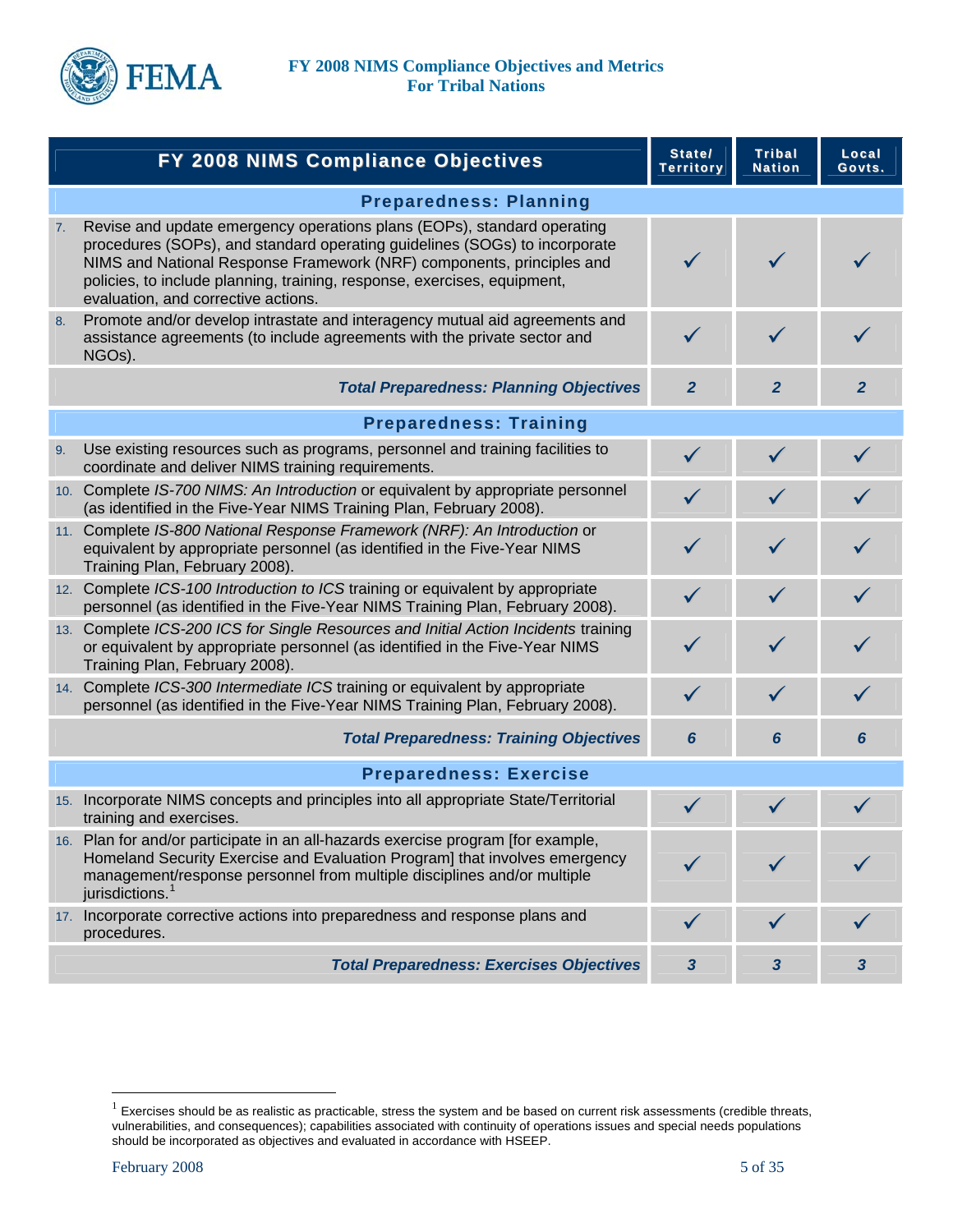

|     | <b>FY 2008 NIMS Compliance Objectives</b>                                                                                                                  | State/<br><b>Territory</b> | <b>Tribal</b><br><b>Nations</b> | Local<br>Govts. |
|-----|------------------------------------------------------------------------------------------------------------------------------------------------------------|----------------------------|---------------------------------|-----------------|
|     | <b>Communications and Information Management</b>                                                                                                           |                            |                                 |                 |
| 18. | Apply common and consistent terminology as used in NIMS, including the<br>establishment of plain language (clear text) communications standards.           |                            |                                 |                 |
| 19. | Utilize systems, tools, and processes to present consistent and accurate<br>information (e.g., common operating picture) during an incident/planned event. |                            |                                 |                 |
|     | <b>Total Communications and Information Management Objectives</b>                                                                                          |                            |                                 |                 |

|     | FY 2008 NIMS Compliance Objectives                                                                                                                                                                                                                                    | State/<br>Territory | <b>Tribal</b><br><b>Nation</b> | Local<br>Govts. |
|-----|-----------------------------------------------------------------------------------------------------------------------------------------------------------------------------------------------------------------------------------------------------------------------|---------------------|--------------------------------|-----------------|
|     | <b>Resource Management</b>                                                                                                                                                                                                                                            |                     |                                |                 |
| 20. | Inventory response assets to conform to NIMS National Resource Typing<br>Definitions, as defined by FEMA Incident Management Systems Division.                                                                                                                        |                     |                                |                 |
|     | 21. Ensure that equipment, communications and data systems acquired through<br>State/Territorial and local acquisition programs are interoperable.                                                                                                                    |                     |                                |                 |
|     | 22. Utilize response asset inventory for intrastate and interstate mutual aid requests<br>[such as Emergency Management Assistance Compact (EMAC)], training,<br>exercises, and incidents/planned events.                                                             |                     |                                |                 |
| 23. | New FY 2008: Initiate development of a jurisdiction-wide system to credential<br>emergency management/response personnel to ensure proper authorization and<br>access to an incident including those involving mutual aid agreements and/or<br>assistance agreements. |                     |                                |                 |
|     | <b>Total Resource Management Objectives</b>                                                                                                                                                                                                                           | 4                   | 4                              |                 |
|     | Total New FY 2008 Resource Management Objectives                                                                                                                                                                                                                      |                     |                                |                 |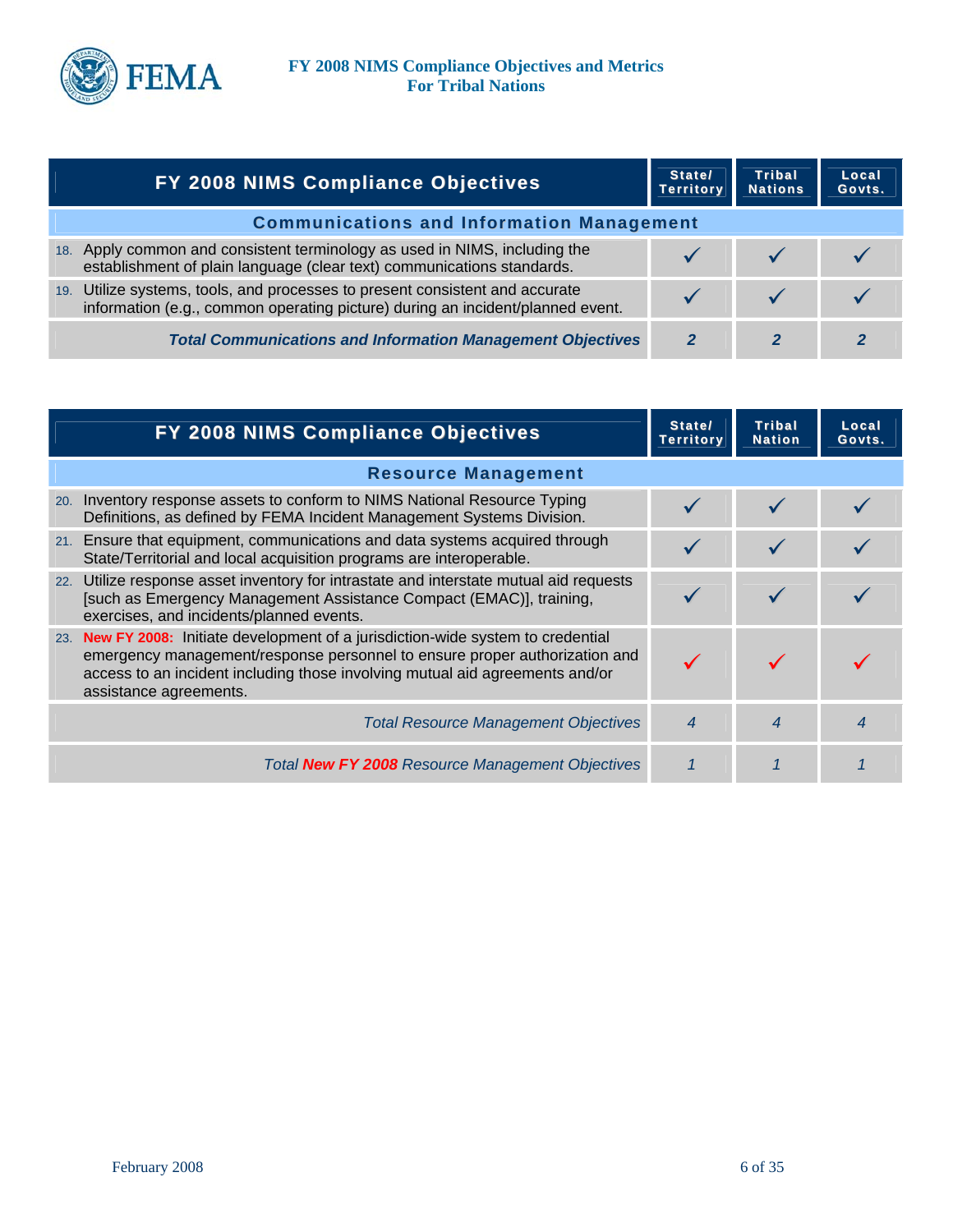

| FY 2008 NIMS Compliance Objectives                                                                                                                                                                                                                                                                                                                                                                                                                                                                                                                                                                                            | State/<br><b>Territory</b> | <b>Tribal</b><br><b>Nation</b> | Local<br>Govts. |
|-------------------------------------------------------------------------------------------------------------------------------------------------------------------------------------------------------------------------------------------------------------------------------------------------------------------------------------------------------------------------------------------------------------------------------------------------------------------------------------------------------------------------------------------------------------------------------------------------------------------------------|----------------------------|--------------------------------|-----------------|
| <b>Command and Management: Incident Command System</b>                                                                                                                                                                                                                                                                                                                                                                                                                                                                                                                                                                        |                            |                                |                 |
| 24. Manage all incidents/ planned events in accordance with ICS organizational<br>structures, doctrine and procedures. ICS implementation must include the<br>consistent application of Incident Action Planning (IAP), common<br>communications plans, implementation of Area Command to oversee multiple<br>incidents that are handled by separate ICS organizations or to oversee the<br>management of a very large or evolving incident that has multiple incident<br>management teams engaged, and implementation of unified command (UC) in<br>multi-jurisdictional or multiagency incident management, as appropriate. |                            |                                |                 |
| <b>Total Command and Management: ICS Objectives</b>                                                                                                                                                                                                                                                                                                                                                                                                                                                                                                                                                                           | $\boldsymbol{4}$           | 4                              | 4               |
| <b>Command and Management: Multi-Agency Coordination System</b>                                                                                                                                                                                                                                                                                                                                                                                                                                                                                                                                                               |                            |                                |                 |
| 25. Coordinate and support emergency management and incident response<br>Objectives through the development and use of integrated multi-agency<br>coordination systems, i.e. - develop and maintain connectivity capability between<br>local Incident Command Posts (ICP), local 911 Centers, local Emergency<br>Operations Centers (EOCs), the State/Territorial EOC and Regional and/Federal<br>EOCs and NRF organizational elements.                                                                                                                                                                                       | $\checkmark$               |                                |                 |
| <b>Total Command and Management: MACS Objectives</b>                                                                                                                                                                                                                                                                                                                                                                                                                                                                                                                                                                          | $\mathbf{1}$               | $\mathbf{1}$                   | 1               |
| <b>Command and Management: Public Information</b>                                                                                                                                                                                                                                                                                                                                                                                                                                                                                                                                                                             |                            |                                |                 |
| 26. Institutionalize, within the framework of ICS, Public Information, [e.g., Joint]<br>Information System (JIS) and a Joint Information Center (JIC)] during an<br>incident/planned event.                                                                                                                                                                                                                                                                                                                                                                                                                                   | $\checkmark$               |                                |                 |
| 27. Ensure that Public Information procedures and processes can gather, verify,<br>coordinate, and disseminate information during an incident/planned event.                                                                                                                                                                                                                                                                                                                                                                                                                                                                  | $\checkmark$               |                                |                 |
| <b>Total Command and Management: Public Information Objectives</b>                                                                                                                                                                                                                                                                                                                                                                                                                                                                                                                                                            | $\overline{2}$             | $\overline{2}$                 | $\overline{2}$  |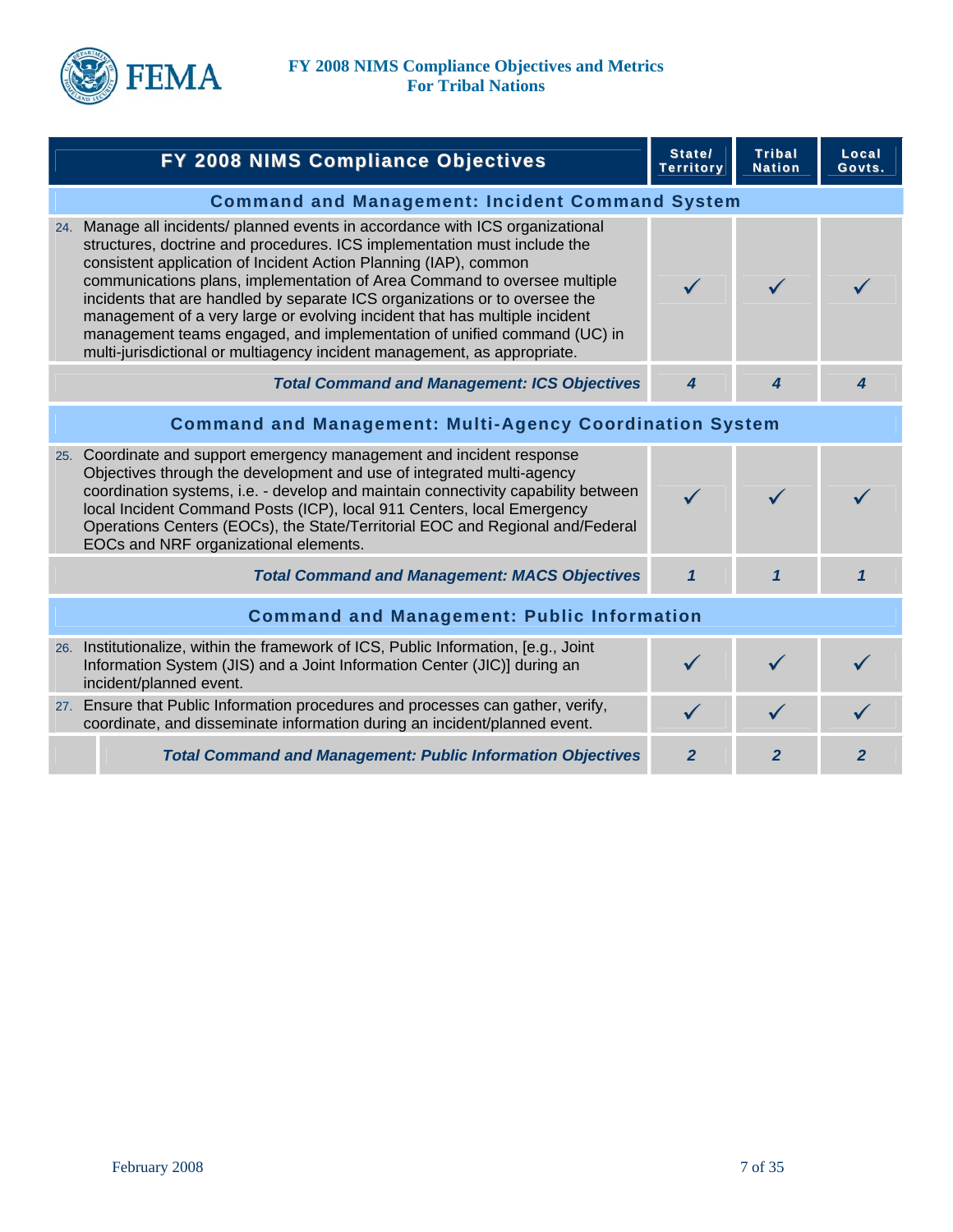

# **FY 2009 Projected NIMS Compliance Objectives**

The chart below outlines, by NIMS component, the 12 projected NIMS Compliance Objectives for FY 2009. These objectives do not represent the FY 2009 NIMS compliance program in its entirety.

|    | <b>Projected FY 2009 NIMS Compliance Objectives</b>                                                                                                                                                                                                                    | State/<br><b>Territory</b> | <b>Tribal</b><br><b>Nation</b> | Local<br>Govts. |
|----|------------------------------------------------------------------------------------------------------------------------------------------------------------------------------------------------------------------------------------------------------------------------|----------------------------|--------------------------------|-----------------|
|    | <b>Preparedness: Training</b>                                                                                                                                                                                                                                          |                            |                                |                 |
| 1. | Complete ICS-400 Advanced ICS training or equivalent by appropriate personnel<br>(as identified in the Five-Year NIMS Training Plan, February 2008).                                                                                                                   | $\checkmark$               |                                |                 |
| 2. | Complete Emergency Management Framework Course-Awareness Training<br>(as identified in the Five-Year NIMS Training Plan, February 2008)                                                                                                                                | $\checkmark$               | $\checkmark$                   |                 |
|    | <b>Preparedness: Planning</b>                                                                                                                                                                                                                                          |                            |                                |                 |
| 3. | Include preparedness organizations and elected and appointed officials in the<br>development of emergency operations plans (EOPs).                                                                                                                                     | $\checkmark$               |                                |                 |
| 4. | Plan for special needs populations in the development of EOPs (to include, but<br>not limited to, individuals with limited English language proficiency; individuals<br>with disabilities; children; the aged, etc.).                                                  |                            |                                |                 |
|    | <b>Preparedness: Exercise</b>                                                                                                                                                                                                                                          |                            |                                |                 |
| 5. | Include NGOs and the private sector in an all-hazards exercise program, when<br>appropriate.                                                                                                                                                                           | $\checkmark$               |                                |                 |
| 6. | Promote the integration of Incident Command, Multiagency Coordination<br>System, and Public Information into appropriate exercises and evaluate against<br>associated target capabilities (refer to HSEEP Volume III and the Exercise<br>Evaluation Guides).           | $\checkmark$               |                                |                 |
|    | <b>Communications &amp; Information Management</b>                                                                                                                                                                                                                     |                            |                                |                 |
| 7. | Institute procedures and protocols for operational and information security during<br>an incident/planned event.                                                                                                                                                       |                            |                                |                 |
| 8. | Institute multidisciplinary and/or multi-jurisdictional procedures and protocols for<br>standardization of data collection and analysis to utilize or share information<br>during an incident/planned event.                                                           |                            |                                |                 |
| 9. | Develop procedures and protocols for communications (to include voice, data,<br>access to geospatial information, Internet/Web use, and data encryption), where<br>applicable, to utilize or share information during an incident/planned event.                       |                            | $\checkmark$                   |                 |
|    | <b>Resource Management</b>                                                                                                                                                                                                                                             |                            |                                |                 |
|    | 10. Institute policies, plans, procedures and protocols to prevent spontaneous<br>deployment of resources/personnel and/or responding to a request that<br>bypassed official resource coordination processes (i.e., resources requested<br>through improper channels). |                            |                                |                 |
|    | 11. Institute mechanisms to deploy, track, recover, demobilize, and to provide<br>reimbursement for resources utilized during response and recovery.                                                                                                                   |                            |                                |                 |
|    | <b>Command and Management</b>                                                                                                                                                                                                                                          |                            |                                |                 |
|    | 12. Utilize access control measures during an incident, as appropriate                                                                                                                                                                                                 |                            |                                |                 |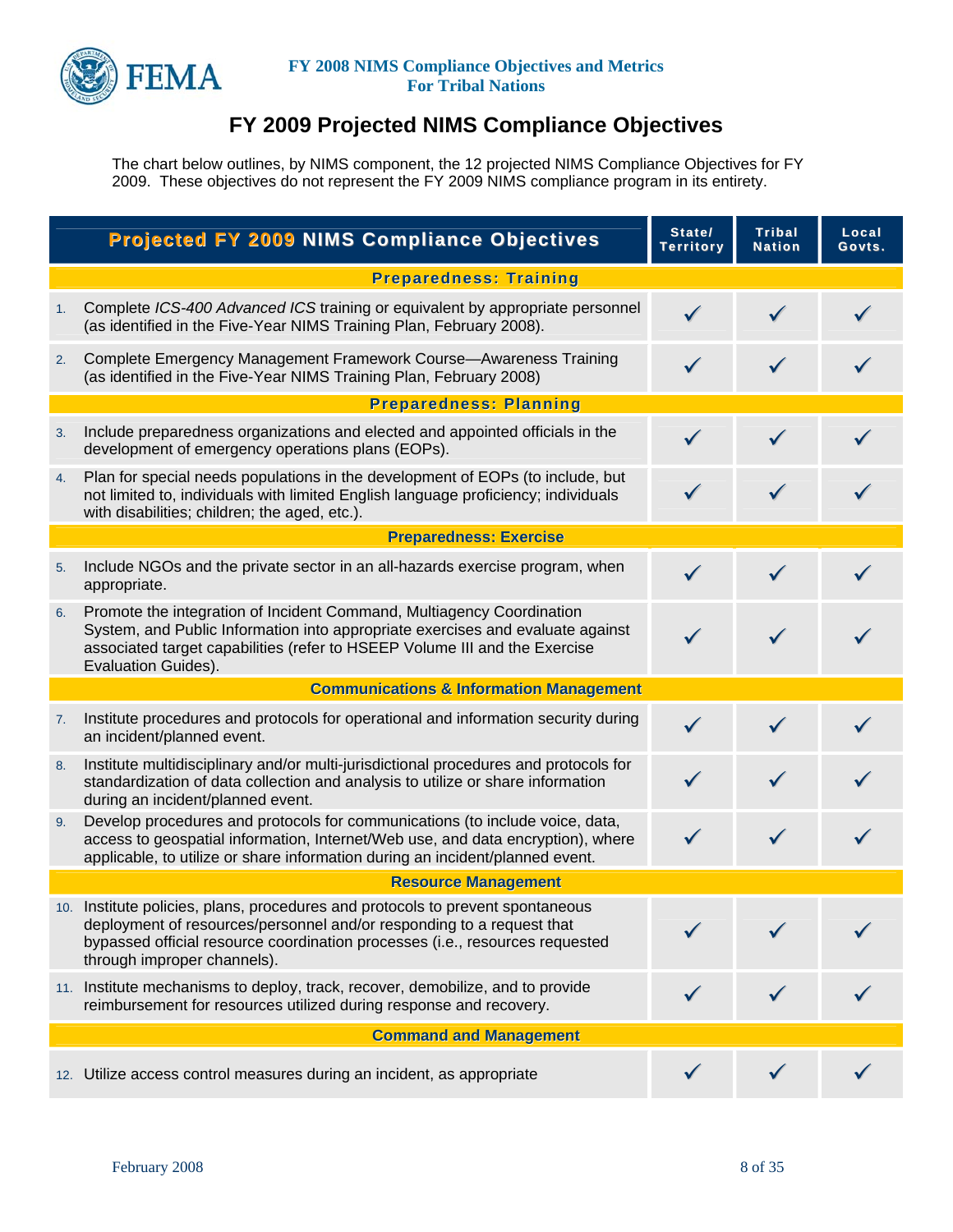

# **FY 2010 Projected NIMS Compliance Objectives**

The chart below outlines, by NIMS component, the 12 projected NIMS Compliance Objectives for FY 2010. These objectives do not represent the FY 2010 NIMS compliance program in its entirety

|    | <b>Projected FY 2010 NIMS Compliance Objectives</b>                                                                                                                                       | State/<br><b>Territory</b> | Tribal<br><b>Nation</b> | Local<br>Govts. |
|----|-------------------------------------------------------------------------------------------------------------------------------------------------------------------------------------------|----------------------------|-------------------------|-----------------|
|    | <b>Preparedness: Training</b>                                                                                                                                                             |                            |                         |                 |
| 1. | Complete ICS-701: Multiagency Coordination Systems training or equivalent by<br>appropriate personnel (as identified in the Five-Year NIMS Training Plan,<br>February 2008).              |                            |                         |                 |
| 2. | Complete ICS-702: NIMS Public Information Systems training or equivalent by<br>appropriate personnel (as identified in the Five-Year NIMS Training Plan,<br>February 2008).               |                            |                         |                 |
| 3. | Complete ICS-703: NIMS Resource Management training or equivalent by<br>appropriate personnel (as identified in the Five-Year NIMS Training Plan,<br>February 2008).                      |                            |                         |                 |
| 4. | Complete ICS-704 NIMS Communications and Information Management training<br>or equivalent by appropriate personnel (as identified in the Five-Year NIMS<br>Training Plan, February 2008). |                            |                         |                 |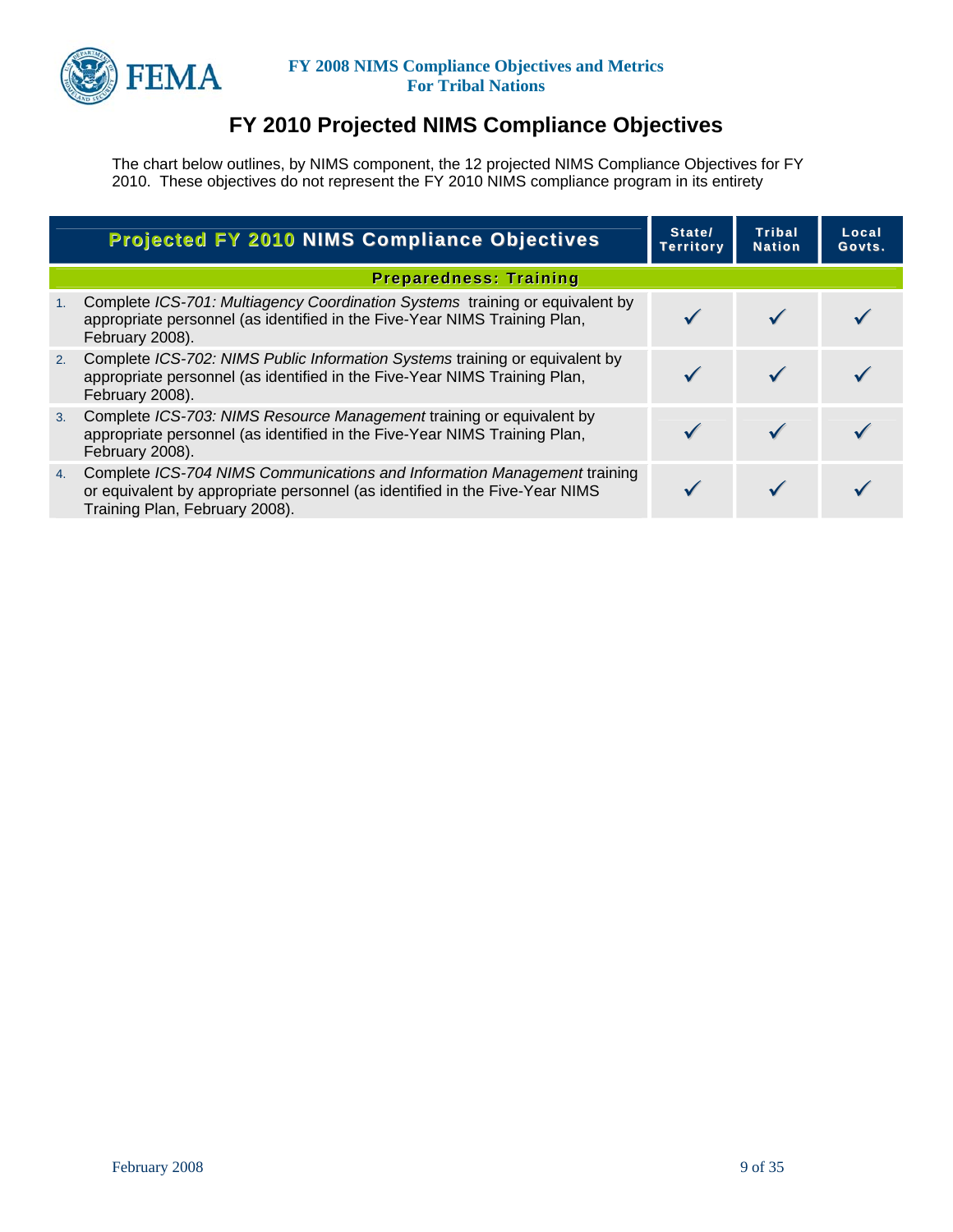

# **NIMS Compliance Objectives and Metrics**

In the five charts to follow (pages 9-11), Tribal Nation governments can readily see the original fiscal year that FEMA IMSID published the 26 compliance objectives and their respective associated compliance metrics (listed on pages 13-31) intended for Tribal Nations.

| <b>Fiscal Year</b> | <b>NIMS Compliance Objectives</b>                                                                                                                                                                                                                                                                                  | <b>Compliance</b><br>Metric(s) |
|--------------------|--------------------------------------------------------------------------------------------------------------------------------------------------------------------------------------------------------------------------------------------------------------------------------------------------------------------|--------------------------------|
|                    | <b>Adoption</b>                                                                                                                                                                                                                                                                                                    |                                |
| 2005               | Adopt NIMS by all Tribal Nation Departments/Agencies; as well as<br>1.<br>promote and encourage NIMS adoption by associations, utilities,<br>nongovernmental organizations (NGOs) and private sector emergency<br>management and incident response organizations.                                                  | 1.1<br>1.2<br>1.3              |
| 2008               | Establish and maintain a planning process to communicate, monitor and<br>2.<br>implement all NIMS requirements across the State/Territory/Tribal Nation<br>(including Departments/Agencies), including local governments. This<br>process must provide a means for measuring progress and facilitate<br>reporting. | 2.1                            |
| 2007               | Designate and maintain a single point of contact within the Tribal Nation to<br>3.<br>serve as principle coordinator for NIMS implementation jurisdiction-wide<br>(to include principal coordinator for NIMS implementation within each<br>Department/Agency.                                                      | 3.1<br>3.2                     |
| 2008               | Ensure that Federal Preparedness Awards [to include, but not limited to,<br>4.<br>DHS Homeland Security Grant Program and Urban Area Security Initiative<br>Funds] to State/Territorial/Tribal/local Departments/Agencies support all<br>required NIMS compliance requirements.                                    | 4.1                            |
| 2008               | Routinely include NIMS compliance objectives in all audits, conducted by<br>5.<br>Tribal Nation audit agencies and review organizations, associated with<br>Federal Preparedness Awards.                                                                                                                           | 5.1                            |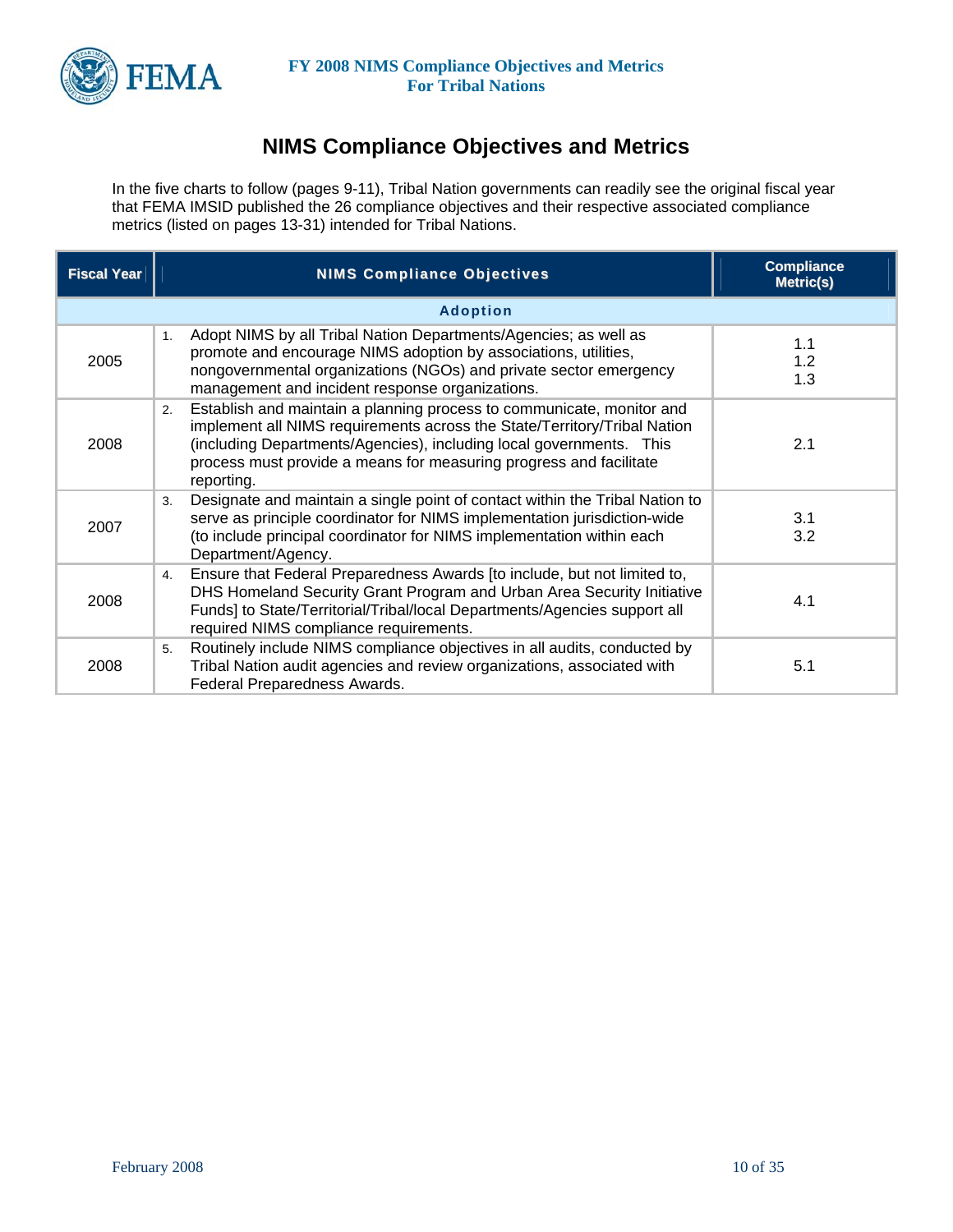

| <b>Fiscal</b><br>Year         | <b>NIMS Compliance Objectives</b>                                                                                                                                                                                                                                                                                                                                                | <b>Compliance</b><br><b>Metric(s)</b> |  |  |  |
|-------------------------------|----------------------------------------------------------------------------------------------------------------------------------------------------------------------------------------------------------------------------------------------------------------------------------------------------------------------------------------------------------------------------------|---------------------------------------|--|--|--|
|                               | <b>Preparedness: Planning</b>                                                                                                                                                                                                                                                                                                                                                    |                                       |  |  |  |
| 2005                          | Create, revise and update Tribal Nation emergency operations plans<br>7.<br>(EOPs), standard operating procedures (SOPs), and standard operating<br>guidelines (SOGs) to incorporate NIMS and National Response<br>Framework (NRF) components, principles and policies, to include<br>planning, training, response, exercises, equipment, evaluation, and<br>corrective actions. | 6.1<br>6.2                            |  |  |  |
| 2005                          | Promote and/or develop intrastate and interagency mutual aid agreements<br>8.<br>and assistance agreements (to include agreements with the private sector<br>and NGOs) where appropriate, and/or where permitted by State law.                                                                                                                                                   | 7.1<br>7.2                            |  |  |  |
|                               | <b>Preparedness: Training</b>                                                                                                                                                                                                                                                                                                                                                    |                                       |  |  |  |
| 2008                          | Use existing Tribal Nation resources such as programs, personnel and<br>9.<br>training facilities to coordinate and deliver NIMS training.                                                                                                                                                                                                                                       | 8.1                                   |  |  |  |
| 2006                          | 10. Ensure that IS-700 NIMS: An Introduction training is completed by<br>appropriate personnel (as identified in the Five-Year NIMS Training Plan,<br>January 2008).                                                                                                                                                                                                             | 9.1<br>9.2                            |  |  |  |
| 2006                          | 11. Ensure that IS-800a National Response Framework: an Introduction<br>training is completed by appropriate personnel (as identified in the Five-<br>Year NIMS Training Plan, January 2008).                                                                                                                                                                                    | 10.1<br>10.2                          |  |  |  |
| 2006                          | 12. Ensure that ICS-100: Introduction to ICS training is completed by<br>appropriate personnel (as identified in the Five-Year NIMS Training Plan,<br>January 2008).                                                                                                                                                                                                             | 11.1<br>11.2                          |  |  |  |
| 2006                          | 13. Ensure that ICS-200: ICS for Single Resources and Initial Action Incidents<br>training is completed by appropriate personnel (as identified in the Five-<br>Year NIMS Training Plan, January 2008).                                                                                                                                                                          | 12.1<br>12.2                          |  |  |  |
| 2007                          | 14. Ensure that ICS-300: Intermediate ICS training is completed by<br>appropriate personnel (as identified in the Five-Year NIMS Training Plan,<br>January 2008).                                                                                                                                                                                                                | 13.1<br>13.2                          |  |  |  |
| <b>Required</b><br>in<br>2009 | Complete ICS-400 Advanced ICS training or equivalent by appropriate<br>$\bullet$<br>personnel (as identified in the Five-Year NIMS Training Plan, January<br>2008).                                                                                                                                                                                                              | ۰                                     |  |  |  |
|                               | <b>Preparedness: Exercises</b>                                                                                                                                                                                                                                                                                                                                                   |                                       |  |  |  |
| 2005                          | 15. Incorporate NIMS concepts and principles into all appropriate training and<br>exercises.                                                                                                                                                                                                                                                                                     | 14.1<br>14.2                          |  |  |  |
| 2006                          | 16. Plan for and/or participate in an all-hazards exercise program [for<br>example, Homeland Security Exercise and Evaluation Program] that<br>involves emergency management/response personnel from multiple<br>disciplines and/or multiple jurisdictions.                                                                                                                      | 15.1<br>15.2                          |  |  |  |
| 2006                          | 17. Incorporate corrective actions into Tribal Nation preparedness and<br>response plans and procedures.                                                                                                                                                                                                                                                                         | 16.1                                  |  |  |  |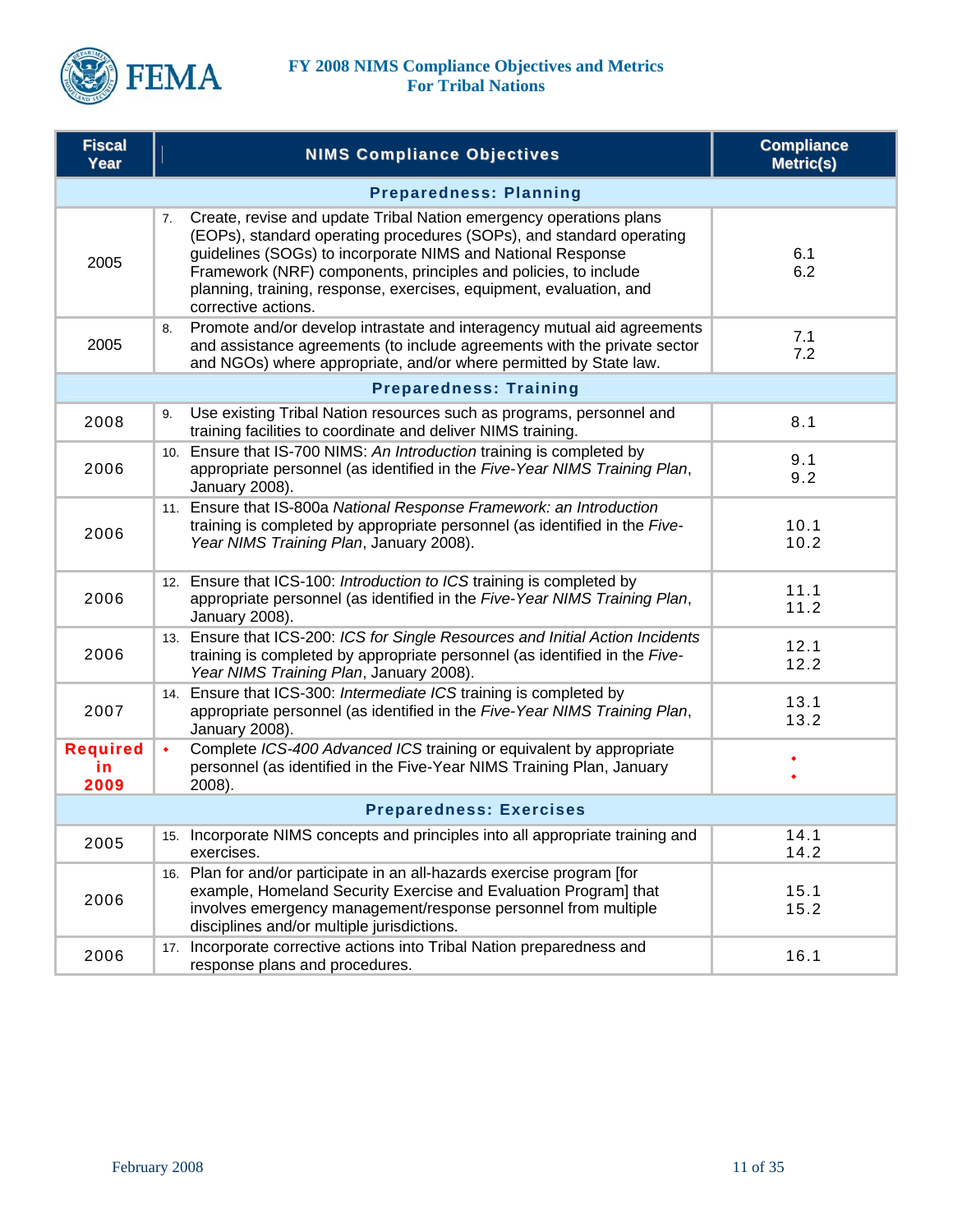

| <b>Fiscal</b><br>Year | <b>NIMS Compliance Objectives</b>                                                                                                                                 | <b>Compliance</b><br><b>Metric</b> |
|-----------------------|-------------------------------------------------------------------------------------------------------------------------------------------------------------------|------------------------------------|
|                       | <b>Communications and Information Management</b>                                                                                                                  |                                    |
| 2006                  | 18. Apply common and consistent terminology as used in NIMS, including the<br>establishment of plain language (clear text) communications standards.              | 17.1                               |
| 2007                  | 19. Utilize systems, tools, and processes to present consistent and accurate<br>information (e.g., common operating picture) during an incident/planned<br>event. | 18.1                               |

| <b>Fiscal</b><br>Year                     | <b>NIMS Compliance Objectives</b>                                                                                                                                                                                                                                                          | <b>Compliance</b><br><b>Metric(s)</b> |
|-------------------------------------------|--------------------------------------------------------------------------------------------------------------------------------------------------------------------------------------------------------------------------------------------------------------------------------------------|---------------------------------------|
|                                           | <b>Resource Management</b>                                                                                                                                                                                                                                                                 |                                       |
| 2006                                      | Inventory response assets to conform to NIMS National Resource Typing<br>20.<br>Definitions, as defined by FEMA Incident Management Systems<br>Integration Division.                                                                                                                       | 19.1<br>19.2<br>19.3                  |
| 2007                                      | 21. Utilize response asset inventory for intra-tribal and inter-tribal, and<br>intrastate and interstate mutual aid requests, where permitted by State law<br>[such as Emergency Management Assistance Compact (EMAC)], training,<br>exercises, and incidents/planned events.              | 20.1                                  |
| 2006                                      | 22. Ensure that equipment, communications and data systems acquired<br>through Tribal Nation government and local acquisition programs are<br>interoperable.                                                                                                                               | 21.1<br>21.2                          |
| New,<br><b>Required</b><br><b>In 2008</b> | Develop a Tribal Nation government-wide system to credential emergency<br>23.<br>management/response personnel to ensure proper authorization and<br>access to an incident, including those involving mutual aid agreements<br>and/or assistance agreements, where permitted by State law. | 22.1                                  |

| <b>Fiscal</b><br>Year | <b>NIMS Compliance Objectives</b>                                                                                                                                                                                                                                                                                                                                                                                                            | <b>Compliance</b><br><b>Metric</b> |
|-----------------------|----------------------------------------------------------------------------------------------------------------------------------------------------------------------------------------------------------------------------------------------------------------------------------------------------------------------------------------------------------------------------------------------------------------------------------------------|------------------------------------|
|                       | <b>Command and Management</b>                                                                                                                                                                                                                                                                                                                                                                                                                |                                    |
| 2006                  | 24. Manage all incidents/ planned events in accordance with Incident<br>Command System (ICS) organizational structures, doctrine and<br>procedures. ICS implementation must include the consistent application of<br>Incident Action Planning (IAP) and common communications plans, as<br>appropriate.                                                                                                                                      | 23.1<br>23.2<br>23.3<br>23.4       |
| 2006                  | Coordinate and support emergency management and incident response<br>25.<br>activities through the development and use of integrated Multiagency<br>Coordination System (MACS) [i.e., develop and maintain connectivity<br>between local Incident Command Posts (ICP), local 911 Centers, local<br>Emergency Operations Centers (EOCs), the Tribal Nation government<br>EOC, and Regional and Federal EOCs and NRF organizational elements]. | 24.1                               |
| 2006                  | Institutionalize, within the framework of ICS, Public Information, [e.g., Joint]<br>26.<br>Information System (JIS) and a Joint Information Center (JIC)] during an<br>incident/planned event.                                                                                                                                                                                                                                               | 25.1                               |
| 2007                  | 27. Ensure Public Information procedures and processes can gather, verify,<br>coordinate, and disseminate information during an incident/planned event.                                                                                                                                                                                                                                                                                      | 26.1                               |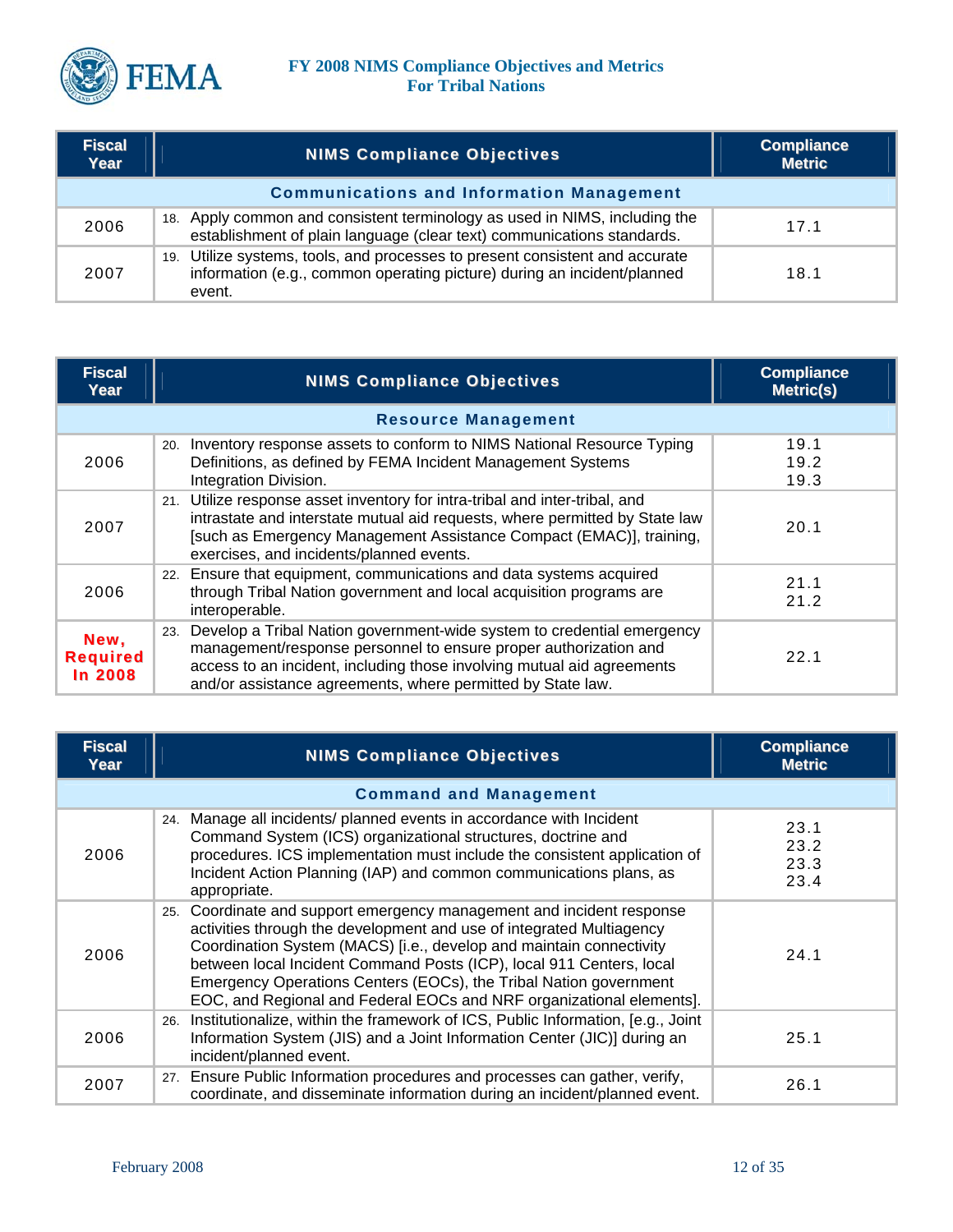

# **NIMS ADOPTION**

**Compliance Objective 1: Adopt NIMS by all Tribal Nation government Departments/Agencies; as well as promote and encourage NIMS adoption by associations, utilities, nongovernmental organizations (NGOs) and private sector emergency management and incident response organizations.** 

1.1 Has the Tribal Nation government formally adopted, for Fiscal Year (FY) 2008, the National Incident Management System as its all-hazards incident management system?

> [ ] Yes [ ] No What legal authority was used to formally adopt NIMS: [Check all that apply.] [ ] Order

- [ ] Proclamation
- [ ] Resolution
- [ ] Other legal authority

When was NIMS formally adopted? [ ]

1.2 Does the formal adoption of NIMS expire?

[ ] Yes [ ] No

When? [ ]

Is there is a process for renewing/maintaining the formal adoption of NIMS?

[ ] Yes [ ] No

If yes, how? [ ]

- 1.3 Does the Tribal Nation government promote NIMS adoption by associations, utilities, private sector, and nongovernmental organizations, where applicable?
	- [ ] Yes [ ] No [ ] N/A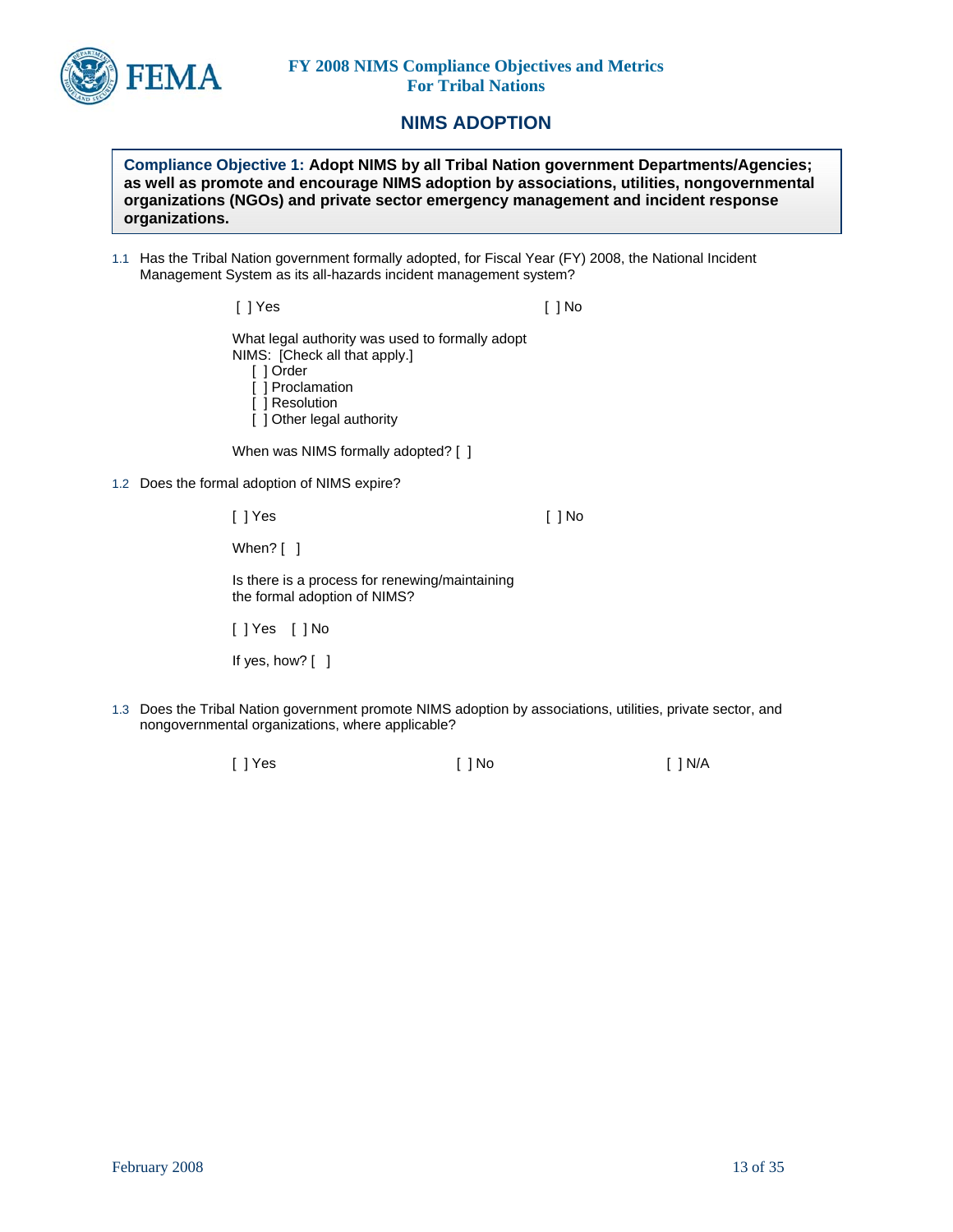

**Compliance Objective 2: Establish and maintain a planning process to communicate, monitor and implement all NIMS requirements across the State/Territory/ Tribal Nation (including within Departments/Agencies), including local governments. This process must provide a means for measuring progress and facilitate reporting.** 

2.1 Has the Tribal Nation developed a planning process to communicate, monitor, and implement all NIMS compliance objectives to

> Tribal Nation Departments and Agencies? [ ] Yes [ ] No

Does that planning process:

| Communicate required<br><b>NIMS</b> activities |  |
|------------------------------------------------|--|
| Monitor required<br><b>NIMS</b> activities     |  |
| Implement required<br><b>NIMS</b> activities   |  |
| Measure progress                               |  |
| Facilitate reporting                           |  |

Local Tribal Nation Governments? [ ] Yes [ ] No

Does that planning process:

| Communicate required<br><b>NIMS</b> activities |  |
|------------------------------------------------|--|
| Monitoring required<br><b>NIMS</b> activities  |  |
| Implement required<br><b>NIMS</b> activities   |  |
| Measure progress                               |  |
| Facilitate reporting                           |  |

Associations, utilities, private sector, and nongovernmental organizations?<br>[ ] No [ ] No [ ] Yes [ ] No

Does that planning process:

|                                                | ⁄ Ας |  |
|------------------------------------------------|------|--|
| Communicate required<br><b>NIMS</b> activities |      |  |
| Monitoring required<br><b>NIMS</b> activities  |      |  |
| Implement required<br><b>NIMS</b> activities   |      |  |
| Measure progress                               |      |  |
| Facilitate reporting                           |      |  |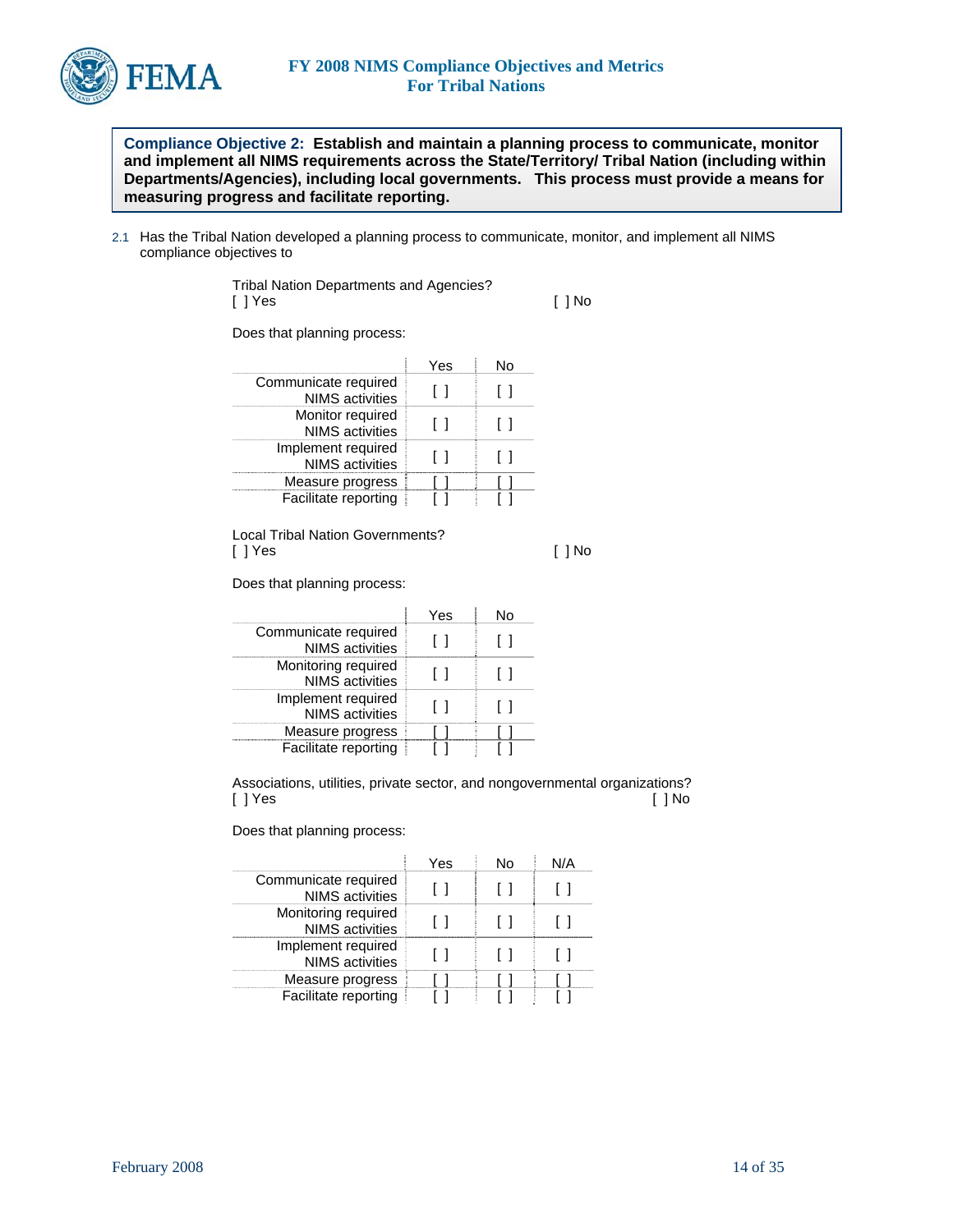

**Compliance Objective 3: Designate and maintain a single point of contact within Tribe to serve as principle coordinator for NIMS implementation jurisdiction-wide (to include principal coordinator for NIMS implementation within each Department/Agency.** 

3.1 Has Tribal Nation government designated a single point of contact with the authority to serve as the principal coordinator for overall Tribal NIMS implementation?

[ ] Yes [ ] No

Total number of Tribal Nation Departments/Agencies?

 $\lceil$   $\lceil$ 

Total Number of Tribal Nation Departments/Agencies that have designated a single point of contact?

 $[$   $]$ 

3.2 Have the appropriate Tribal Nation Departments/Agencies or those with emergency management and incident response responsibilities designated a single point of contact within each of the Departments/Agencies with the authority to serve as the principal coordinator for NIMS implementation?

| [ ] Yes                                                 |                                                                                                 |  |
|---------------------------------------------------------|-------------------------------------------------------------------------------------------------|--|
| Total number of Tribal Nation.<br>Departments/Agencies? |                                                                                                 |  |
| $\Box$                                                  |                                                                                                 |  |
|                                                         | Number of Tribal Nation Departments/Agencies<br>that have designated a single point of contact? |  |

 $[$   $]$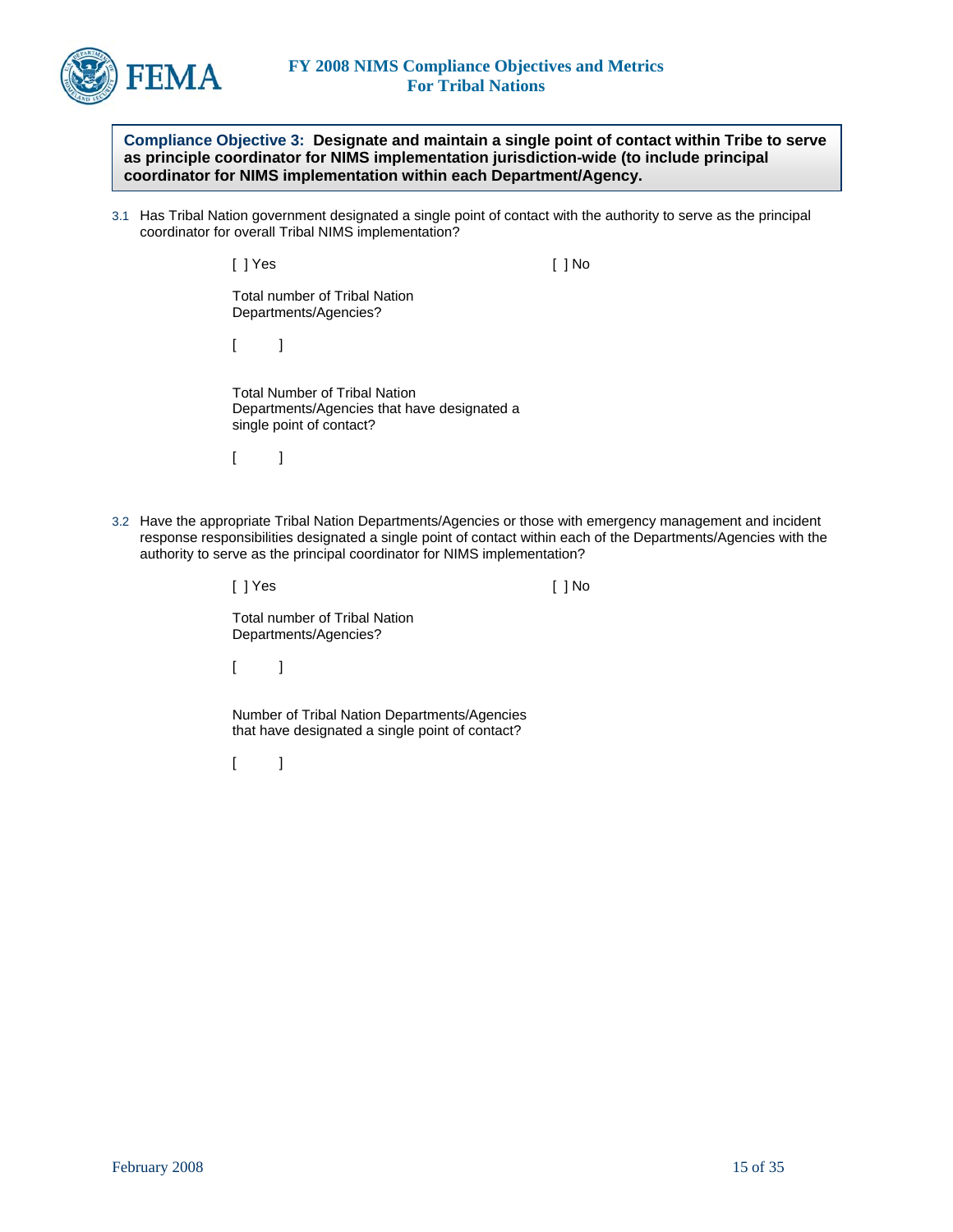

**Compliance Objective 4: Ensure that Federal Preparedness Awards [to include, but not limited to, DHS Homeland Security Grant Program and Urban Area Security Initiative Funds] to Tribal Nation government departments/agencies, as well as local Tribal Nation governments, support all required NIMS compliance requirements.**

4.1 Does the Tribal Nation government ensure that Federal Preparedness Awards [including DHS Homeland Security Grant Program and Urban Area Security Initiative (UASI) Funds] support NIMS compliance?

[ ] Yes [ ] No [ ] N/A

**Compliance Objective 5: Routinely include NIMS compliance objectives in all audits, conducted by Tribal Nation government's audit agencies and review organizations, associated with Federal Preparedness Awards.** 

5.1 Do Tribal Nation Government's audit agencies and review organizations include required NIMS compliance activities in all audits associated with Federal Preparedness Awards?

[ ] Yes [ ] No [ ] N/A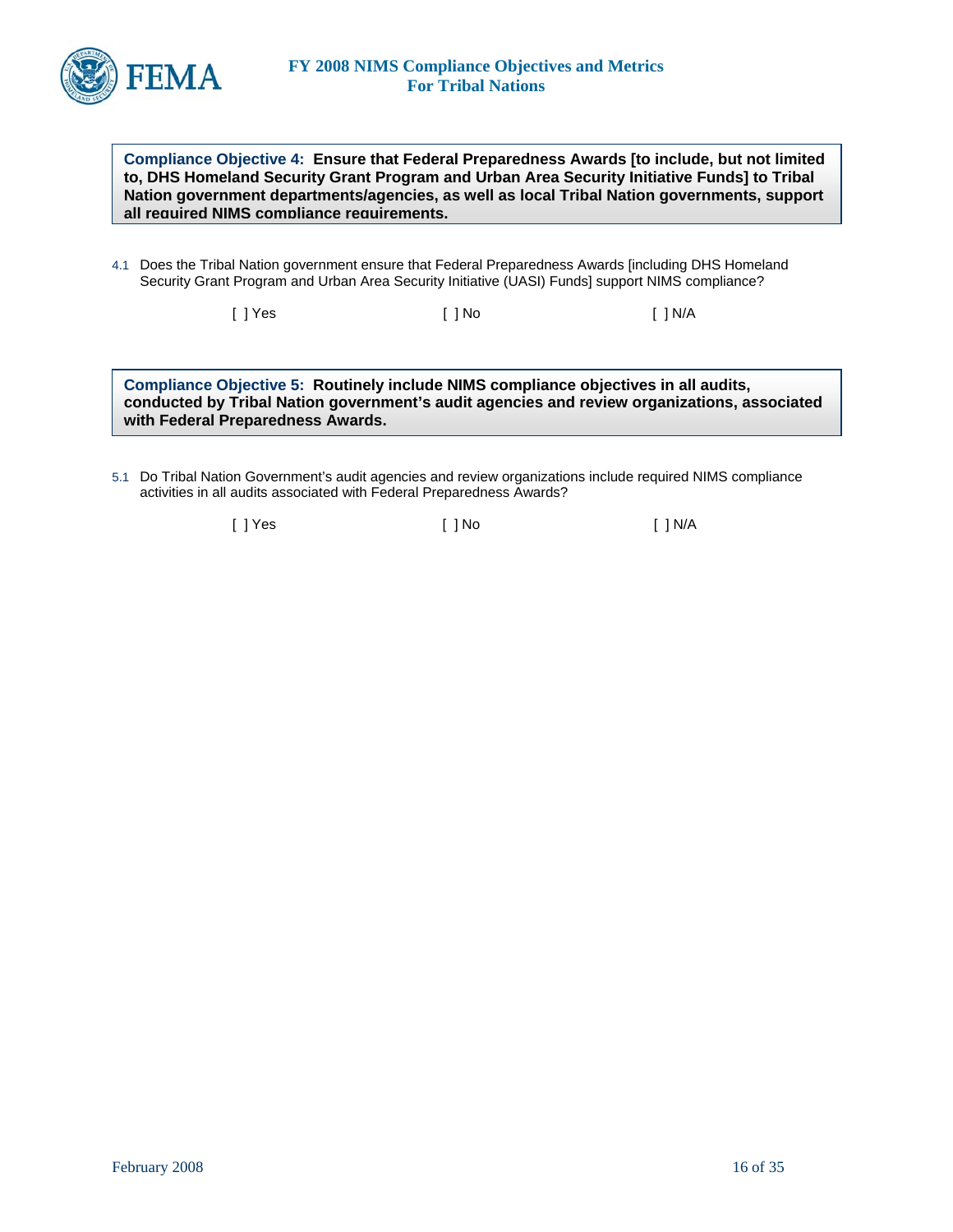

## **PREPAREDNESS: PLANNING**

**Compliance Objective 7: Create, revise and update Tribal Nation government's emergency operations plans (EOPs), standard operating procedures (SOPs), and standard operating guidelines (SOGs) to incorporate NIMS and National Response Framework (NRF) components, principles and policies, to include planning, training, response, exercises, equipment, evaluation, and corrective actions.** 

7.1 Does the Tribal Nation government review and revise the following plans to incorporate NIMS components, principles, and policies?

|                            | Yes |  |
|----------------------------|-----|--|
| ---------------<br>------- |     |  |
|                            |     |  |
|                            |     |  |

7.2 Does the Tribal Nation government review and revise the following plans to incorporate NRF components, principles, and concepts?

| --------         | Yes |  |
|------------------|-----|--|
| $-H$ ( ) $He +$  |     |  |
| $\sim$ De $\sim$ |     |  |
|                  |     |  |

**Compliance Objective 8: Promote and/or develop intrastate and interagency mutual aid agreements and assistance agreements (to include agreements with the private sector and NGOs) where appropriate, and/or where permitted by State law.** 

8.1 Does the Tribal Nation government promote and/or develop mutual aid agreements and assistance agreements, where permitted by state law?

[ ] Yes [ ] No [ ] N/A

Do these include agreements with the private sector?

[ ] Yes [ ] No

Do these include agreements with NGOs?

[ ] Yes

 $\overline{[}$   $\overline{]}$  No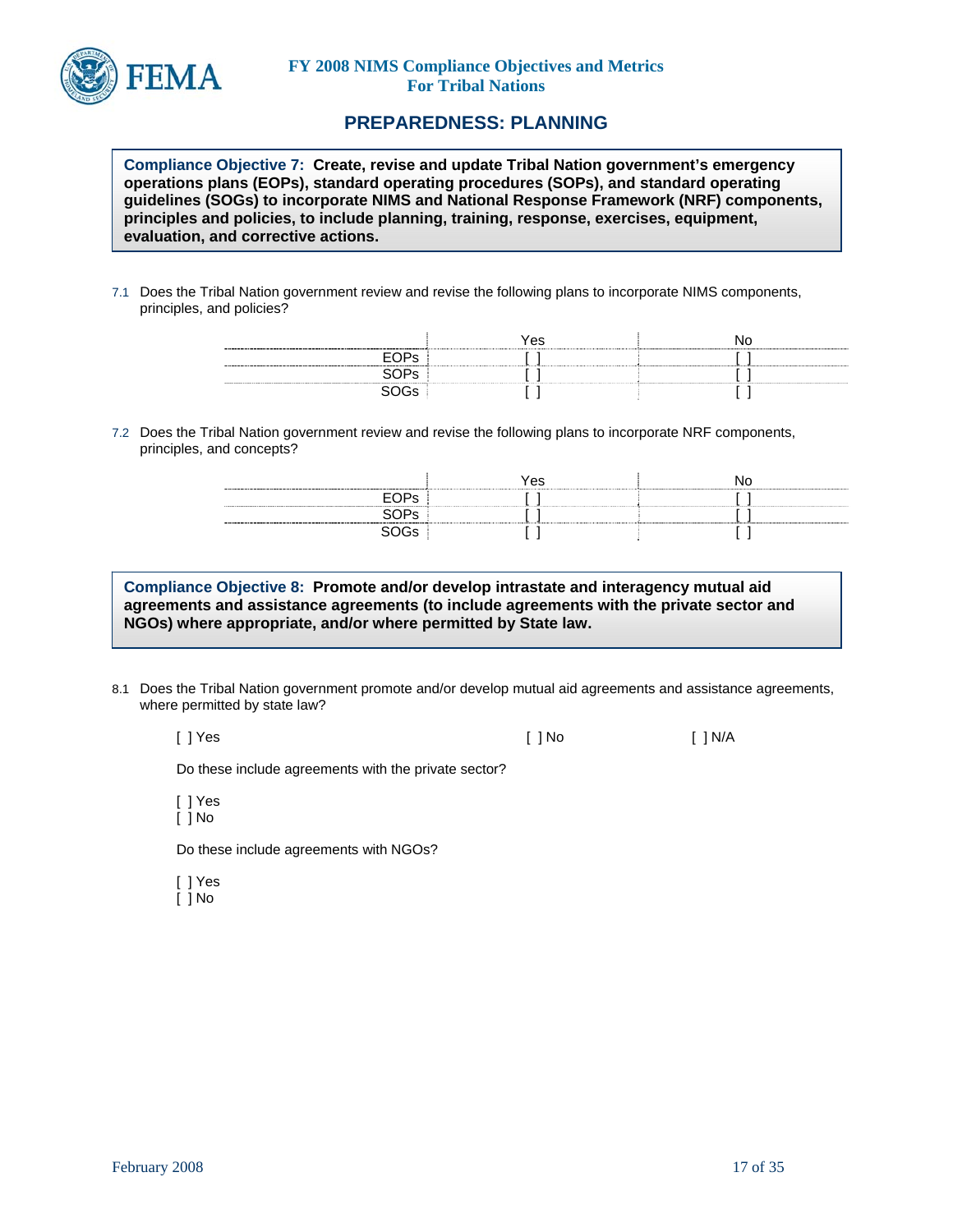

8.2 Does the Tribal Nation government promote and/or develop interagency mutual aid agreements and assistance agreements throughout the Tribal Nation, when permitted by State law?

[ ] Yes [ ] No [ ] N/A

Do these include agreements with the private sector?

[ ] Yes [ ] No

Do these include agreements with NGOs?

[ ] Yes

[ ] No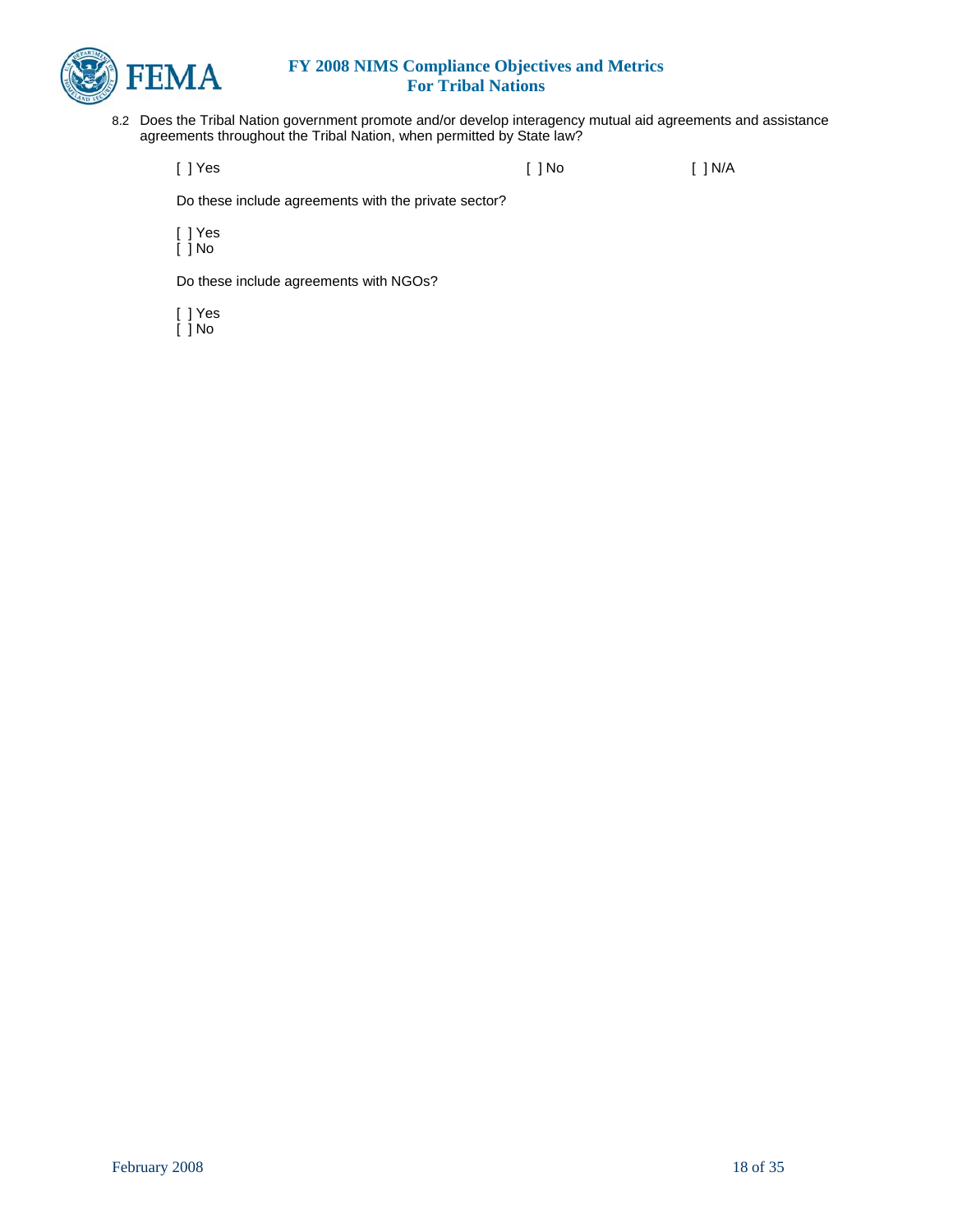

# **PREPAREDNESS: TRAINING**

#### **Compliance Objective 9: Use existing resources such as programs, personnel and training facilities to coordinate and deliver NIMS training.**

9.1 Does the Tribal Nation government use the following resources for NIMS training?

|            | Yes |  |
|------------|-----|--|
| Programs   |     |  |
| Personnel  |     |  |
| Facilities |     |  |

**Compliance Objective 10: Ensure that IS-700 NIMS:** *An Introduction* **training is completed by appropriate personnel (as identified in the** *Five-Year NIMS Training Plan***, February 2008).** 

10.1 Have the appropriate personnel, as identified in the *Five-Year NIMS Training Plan*, February 2008, completed IS-700?

> [ ] Yes [ ] No Number of appropriate personnel who are required to complete IS-700:  $[$   $]$

Number of appropriate personnel who have completed IS-700:

 $[- ]$ 

The number of appropriate personnel who have completed IS-700 for the following categories:

|        | Entry-level<br>first<br>responders | First line<br>supervisors | Emergency<br>Management<br>and response<br>personnel in<br>middle<br>management | Emergency<br>Management and<br>response personnel in<br>command and general<br>staff |
|--------|------------------------------------|---------------------------|---------------------------------------------------------------------------------|--------------------------------------------------------------------------------------|
| IS-700 |                                    |                           |                                                                                 |                                                                                      |

10.2 Does the Tribal Nation government document IS-700 training status of personnel from:

| Tribal Nation government departments/agencies |  |  |
|-----------------------------------------------|--|--|
| Local Tribal Nation governments               |  |  |
| Other emergency response organizations        |  |  |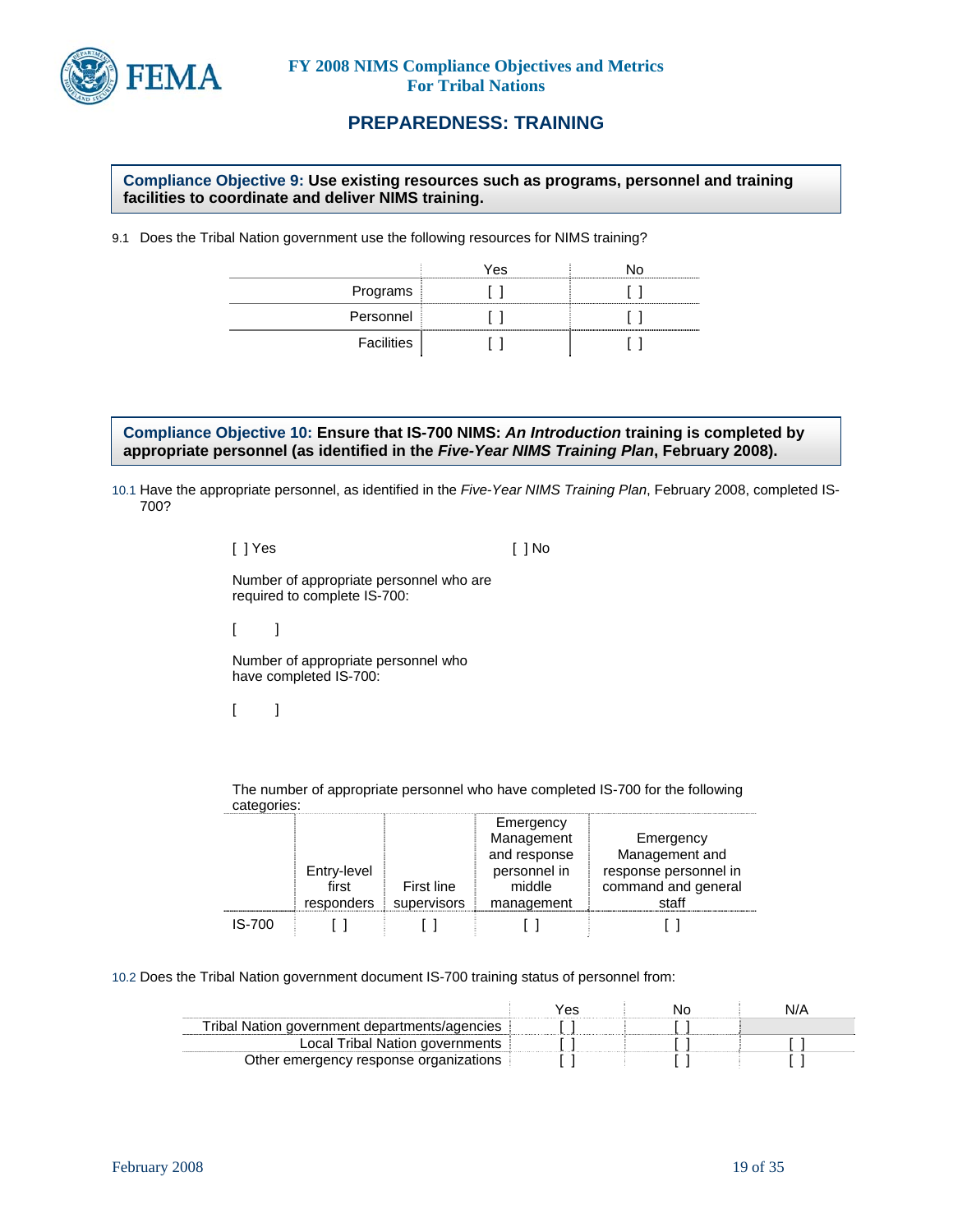

**Compliance Objective 11: Ensure that IS-800a** *National Response Framework: an Introduction* **training is completed by appropriate personnel (as identified in the** *Five-Year NIMS Training Plan***, February 2008).** 

11.1 Have the appropriate personnel, as identified in the *Five-Year NIMS Training Plan*, February 2008, completed IS-800?

[ ] Yes [ ] No

Number of appropriate personnel who are required to complete IS-800:

 $[$   $]$ 

Number of appropriate personnel who have completed IS-800:

 $[$   $]$ 

The number of appropriate personnel who have completed IS-800 for the following categories:

|        |             |             | Emergency             |                                 |
|--------|-------------|-------------|-----------------------|---------------------------------|
|        | Entry-level |             | Management and        | <b>Emergency Management and</b> |
|        | first       | First line  | response personnel in | response personnel in           |
|        | responders  | supervisors | middle management     | command and general staff       |
| IS-800 |             |             |                       |                                 |

11.2 Does the Tribal Nation government document IS-800 training status of personnel from:

|                                               | Yes |  |
|-----------------------------------------------|-----|--|
| Tribal Nation government departments/agencies |     |  |
| Local Tribal Nation governments               |     |  |
| Other emergency response organizations        |     |  |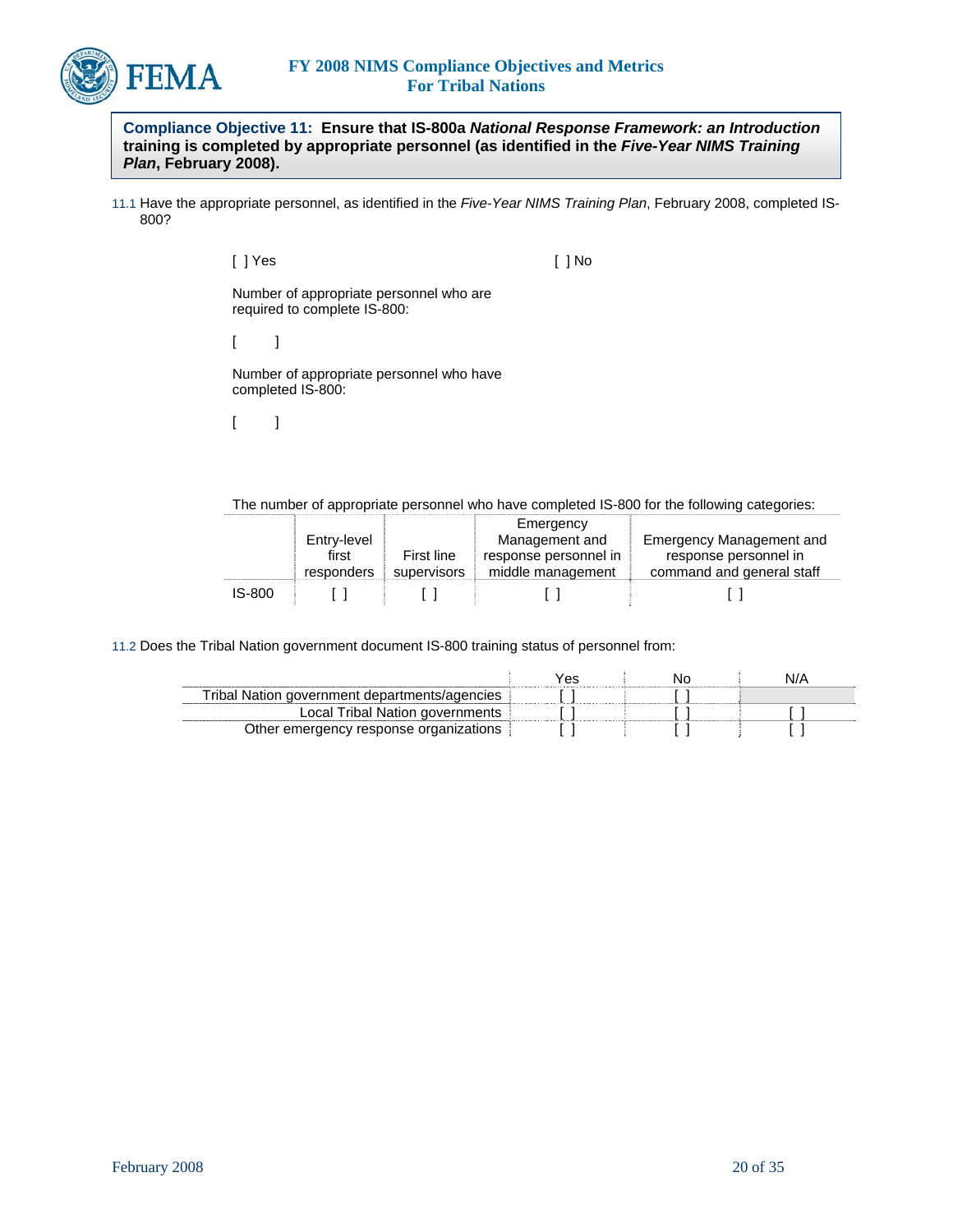

**Compliance Objective 12: Ensure that ICS-100:** *Introduction to ICS* **training is completed by appropriate personnel (as identified in the** *Five-Year NIMS Training Plan***, February 2008).** 

 Have the appropriate personnel, as identified in the *Five-Year NIMS Training Plan*, February 2008, completed ICS-100?

[ ] Yes [ ] No

Number of appropriate personnel who are required to complete ICS-100:

 $\begin{bmatrix} 1 & 1 \end{bmatrix}$ 

Number of appropriate personnel who have completed ICS-100:

 $[$   $]$ 

The number of appropriate personnel who have completed ICS-100 for the following categories:

|             |             |             | Emergency    | Emergency     |                  |
|-------------|-------------|-------------|--------------|---------------|------------------|
|             |             |             | Management   | Management    |                  |
|             |             |             | and response | and response  |                  |
|             | Entry-level |             | personnel in | personnel in  |                  |
|             | first       | First line  | middle       | command and   | Personnel as ICS |
|             | responders  | supervisors | management   | general staff | trainers         |
| ICS-<br>100 |             |             |              |               |                  |

Does the Tribal Nation government document ICS-100 training status of personnel from:

|                                               | res | N/A |
|-----------------------------------------------|-----|-----|
| Fribal Nation government departments/agencies |     |     |
| Local Tribal Nation governments               |     |     |
| Other emergency response organizations        |     |     |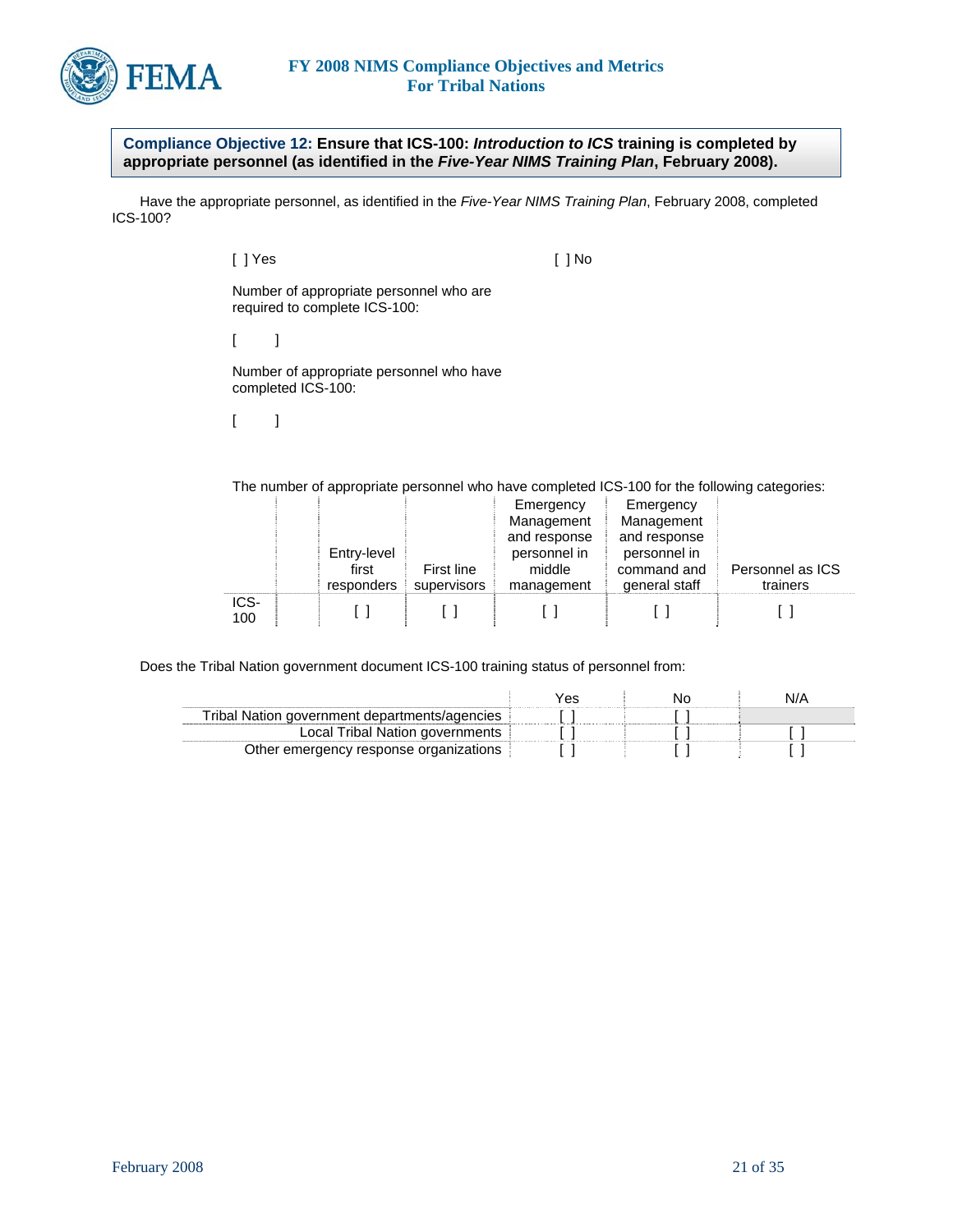

**Compliance Objective 13: Ensure that ICS-200:** *ICS for Single Resources and Initial Action Incidents* **training is completed by appropriate personnel (as identified in the** *Five-Year NIMS Training Plan***, February 2008).** 

13.1 Have the appropriate personnel, as identified in the *Five-Year NIMS Training Plan*, February 2008, completed ICS-200?

[ ] Yes [ ] No

Number of appropriate personnel who are required to complete ICS-200:

 $[$   $]$ 

Number of appropriate personnel who have completed ICS-200:

 $[$   $]$ 

The number of appropriate personnel who have completed ICS-200 for the following categories:

|          |                     |                                  | Emergency<br>Management |                                 |                              |
|----------|---------------------|----------------------------------|-------------------------|---------------------------------|------------------------------|
|          |                     |                                  | and                     | Emergency                       |                              |
|          |                     |                                  | response                | Management and                  |                              |
|          | Entry-level         |                                  | personnel in            | response personnel              |                              |
|          | first<br>responders | <b>First line</b><br>supervisors | middle<br>management    | in command and<br>general staff | Personnel as ICS<br>trainers |
| $IS-200$ |                     |                                  |                         |                                 |                              |

13.2 Does the Tribal Nation document ICS-200 training status of personnel from:

|                                               | Ά۶ | N/A |
|-----------------------------------------------|----|-----|
| Tribal Nation government departments/agencies |    |     |
| Local Tribal Nation governments               |    |     |
| Other emergency response organizations        |    |     |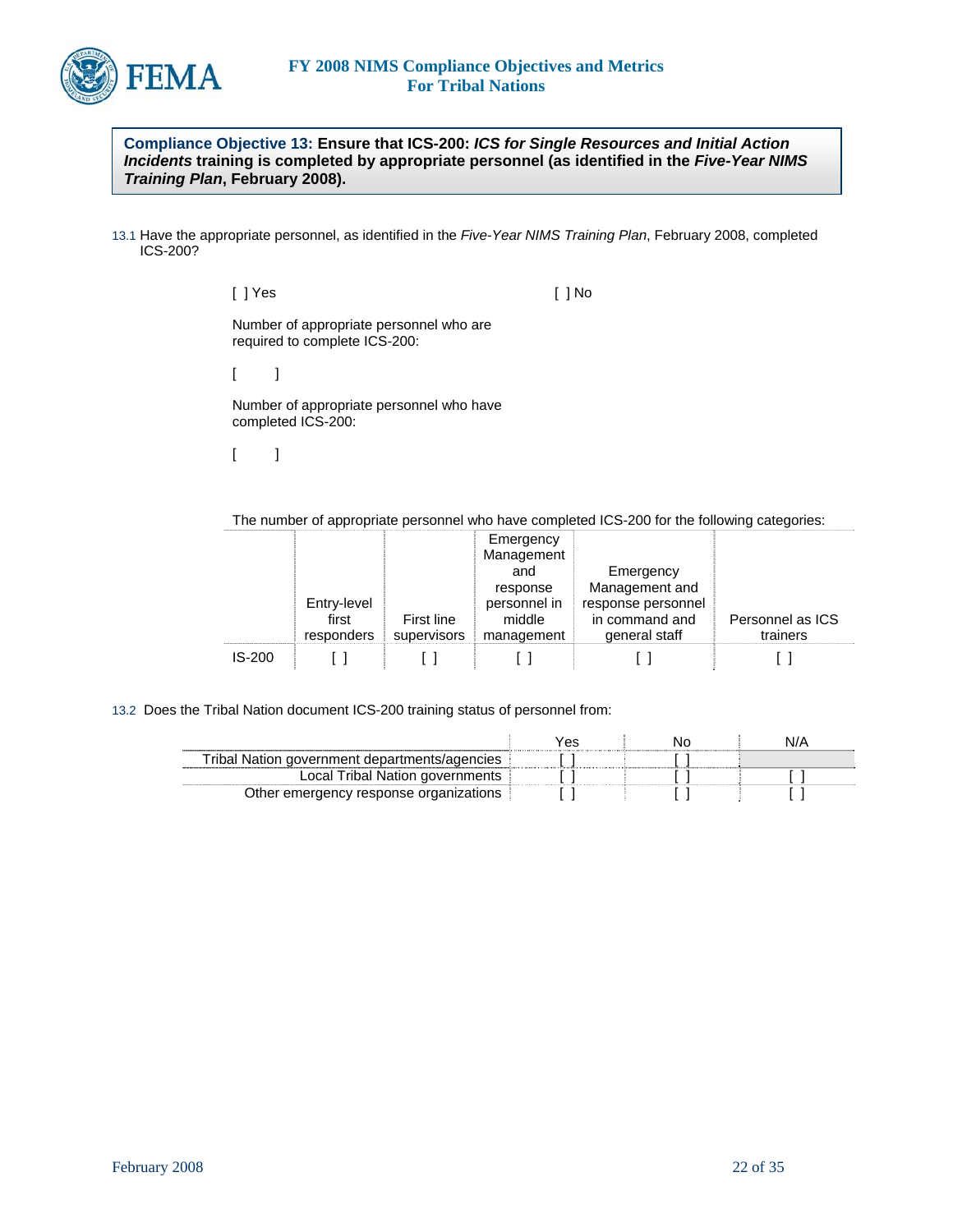

**Compliance Objective 14: Ensure that ICS-300:** *Intermediate ICS* **training is completed by appropriate personnel (as identified in the** *Five-Year NIMS Training Plan***, February 2008).** 

14.1 Have the appropriate personnel, as identified in the *Five-Year NIMS Training Plan*, February 2008, completed ICS-300?

> [ ] Yes [ ] No Number of appropriate personnel who are required to complete ICS-300:  $[$   $]$ Number of appropriate personnel who have completed ICS-300:  $[$   $]$

The number of appropriate personnel who have completed ICS-300 for the following categories:

|               |                     |                           | Emergency<br>Management |                                 |                              |
|---------------|---------------------|---------------------------|-------------------------|---------------------------------|------------------------------|
|               |                     |                           | and                     | Emergency                       |                              |
|               |                     |                           | response                | Management and                  |                              |
|               | Entry-level         |                           | personnel in            | response personnel              |                              |
|               | first<br>responders | First line<br>supervisors | middle<br>management    | in command and<br>general staff | Personnel as ICS<br>trainers |
| <b>IS-300</b> |                     |                           |                         |                                 |                              |

14.2 Does the Tribal Nation government document ICS-300 training status of personnel from:

| Fribal Nation government departments/agencies |  |  |
|-----------------------------------------------|--|--|
| Local Tribal Nation governments               |  |  |
| Other emergency response organizations        |  |  |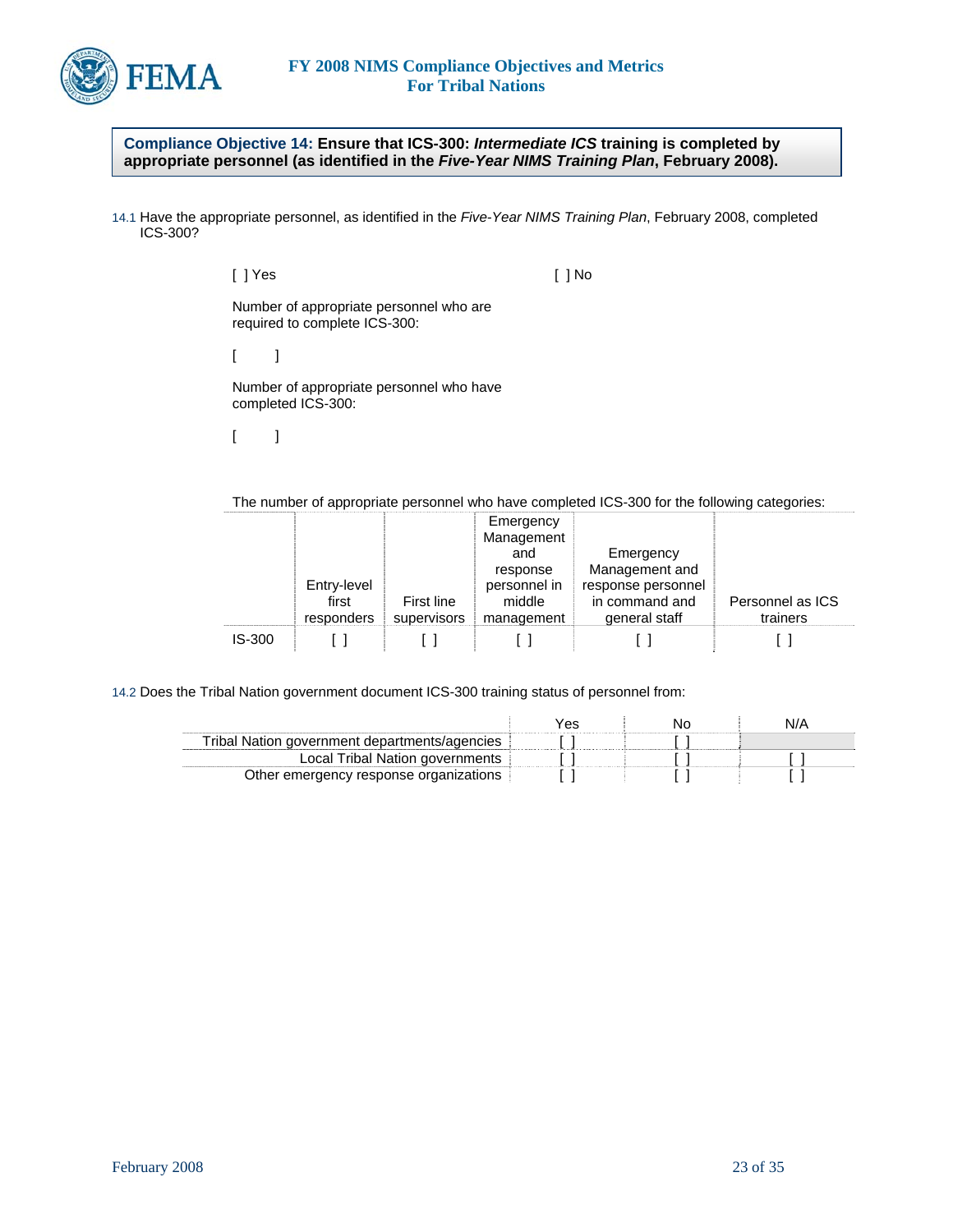

**FY 2009 Compliance Objective: Ensure that ICS-400:** *Advanced ICS* **training is completed by appropriate personnel (as identified in the** *Five-Year NIMS Training Plan***, February 2008).** 

 Have the appropriate personnel, as identified in the *Five-Year NIMS Training Plan*, February 2008, completed ICS-400?

> [ ] Yes [ ] No Number of appropriate personnel who are required to complete ICS-400:  $[$   $]$ Number of appropriate personnel who have completed ICS-400:

 $[$   $]$ 

The number of appropriate personnel who have completed ICS-400 for the following categories:

|          |             |             | Emergency<br>Management |                    |                  |
|----------|-------------|-------------|-------------------------|--------------------|------------------|
|          |             |             | and                     | Emergency          |                  |
|          |             |             | response                | Management and     |                  |
|          | Entry-level |             | personnel in            | response personnel |                  |
|          | first       | First line  | middle                  | in command and     | Personnel as ICS |
|          | responders  | supervisors | management              | general staff      | trainers         |
| $IS-300$ |             |             |                         |                    |                  |

Does the Tribal Nation government document ICS-400 training status of personnel from:

|                                               | Ά۶ | N/A |
|-----------------------------------------------|----|-----|
| Tribal Nation government departments/agencies |    |     |
| Local Tribal Nation governments               |    |     |
| Other emergency response organizations        |    |     |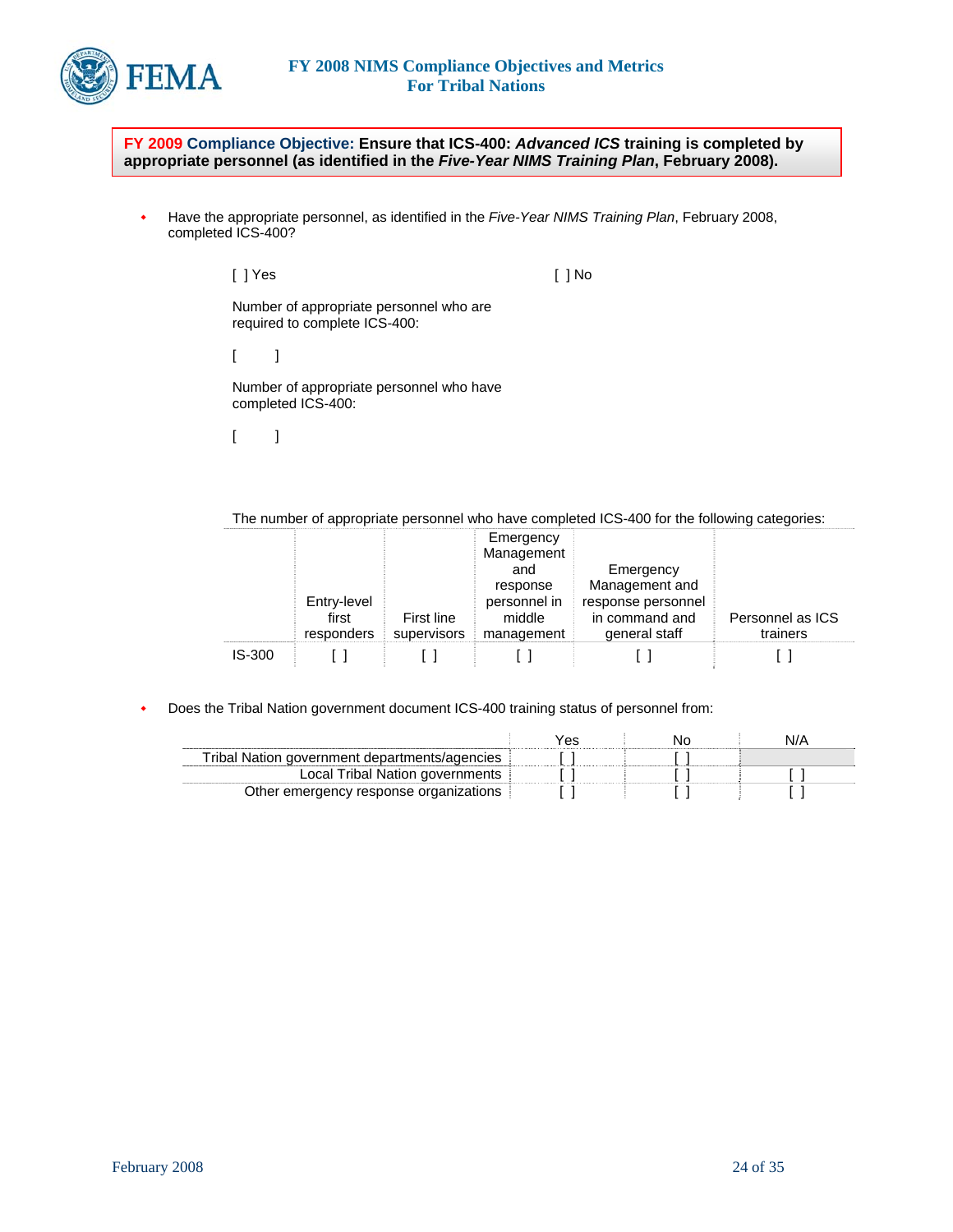

# **PREPAREDNESS: EXERCISES**

### **Compliance Objective 15: Incorporate NIMS concepts and principles into all appropriate training and exercises.**

15.1 Have the following NIMS concepts and principles been incorporated into all appropriate Tribal government training?

|                                  | Incorporated | Incorporated |
|----------------------------------|--------------|--------------|
| Flexibility                      |              |              |
| Scalability                      |              |              |
| Standardization                  |              |              |
| Interoperability & Compatibility |              |              |
| Resource Management              |              |              |
| Incident Command                 |              |              |
| <b>Multiagency Coordination</b>  |              |              |
| Public Information               |              |              |

15.2 Have the following NIMS concepts and principles been incorporated into all appropriate Tribal government exercises?

|                                  | Incorporated | Incorporated |
|----------------------------------|--------------|--------------|
| Flexibility                      |              |              |
| Scalability                      |              |              |
| Standardization                  |              |              |
| Interoperability & Compatibility |              |              |
| Resource Management              |              |              |
| <b>Incident Command</b>          |              |              |
| <b>Multiagency Coordination</b>  |              |              |
| <b>Public Information</b>        |              |              |

**Compliance Objective 16: Plan for and/or participate in an all-hazards exercise program [for example, Homeland Security Exercise and Evaluation Program] that involves emergency management/response personnel from multiple disciplines and/or multiple jurisdictions.** 

16.1 Does the Tribal Nation government plan for an all-hazards exercise program?

[ ] Yes [ ] No

If yes, is the all-hazards exercise program multidisciplinary?

[ ] Yes [ ] No

If yes, is the all-hazards exercise program multi-jurisdictional?

[ ] Yes [ ] No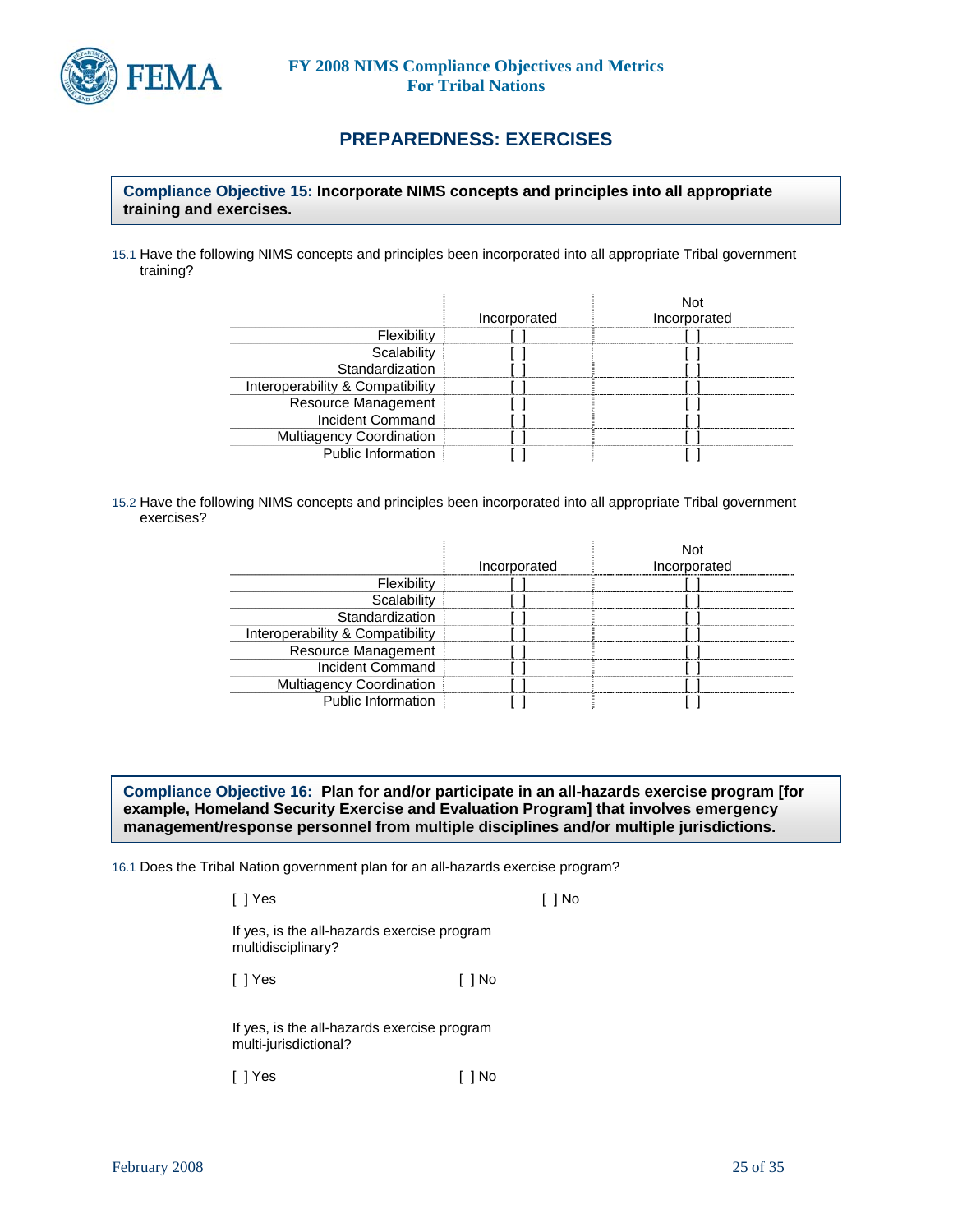

| 16.2 Does the Tribal Nation participate in an all-hazards exercise program in FY 2008?                                                                                                                                                                                                     |        |        |  |
|--------------------------------------------------------------------------------------------------------------------------------------------------------------------------------------------------------------------------------------------------------------------------------------------|--------|--------|--|
| $[ ]$ Yes                                                                                                                                                                                                                                                                                  |        | [ ] No |  |
| Is the all-hazards exercise program multidisciplinary?                                                                                                                                                                                                                                     |        |        |  |
| [ ] Yes                                                                                                                                                                                                                                                                                    | [ ] No |        |  |
| Is the all-hazards exercise program multi-jurisdictional?                                                                                                                                                                                                                                  |        |        |  |
| [ ] Yes                                                                                                                                                                                                                                                                                    | [ ] No |        |  |
| Which of the following NIMS components are evaluated<br>through program exercises: (Check all that apply.)<br>[] Preparedness<br>[] Communication and Information Management<br>[] Resource Management<br>] Command and Management<br>[] Mutual Aid and Assistance<br>l 1 Interonerahility |        |        |  |

- [ ] Interoperability
- [ ] Participation of NGOs and Private Sector

16.3 In FY 2008, will the Tribal Nation participate in all-hazards:

| Drills L                      | ∣ i Yesi | 1 No | $\lceil$ $\lceil$ N/A (not this year)                   |
|-------------------------------|----------|------|---------------------------------------------------------|
| Table-top Exercises   [ ] Yes |          | 1 No | $\lceil$ 1 N/A (not this year)                          |
| Functional Exercises [1] Yes  |          | 1 No | $\lceil$ 1 N/A (not this year)                          |
| Full-scale Exercises   1 Yes  |          | 1 No | $\parallel$ $\parallel$ $\parallel$ N/A (not this year) |

#### **Compliance Objective 17: Incorporate corrective actions into Tribal Nation preparedness and response plans and procedures.**

17.1 After conducting and/or participating in an all-hazards exercise program, does the Tribal Nation incorporate corrective actions into preparedness and response plans and procedures?

[ ] Yes [ ] No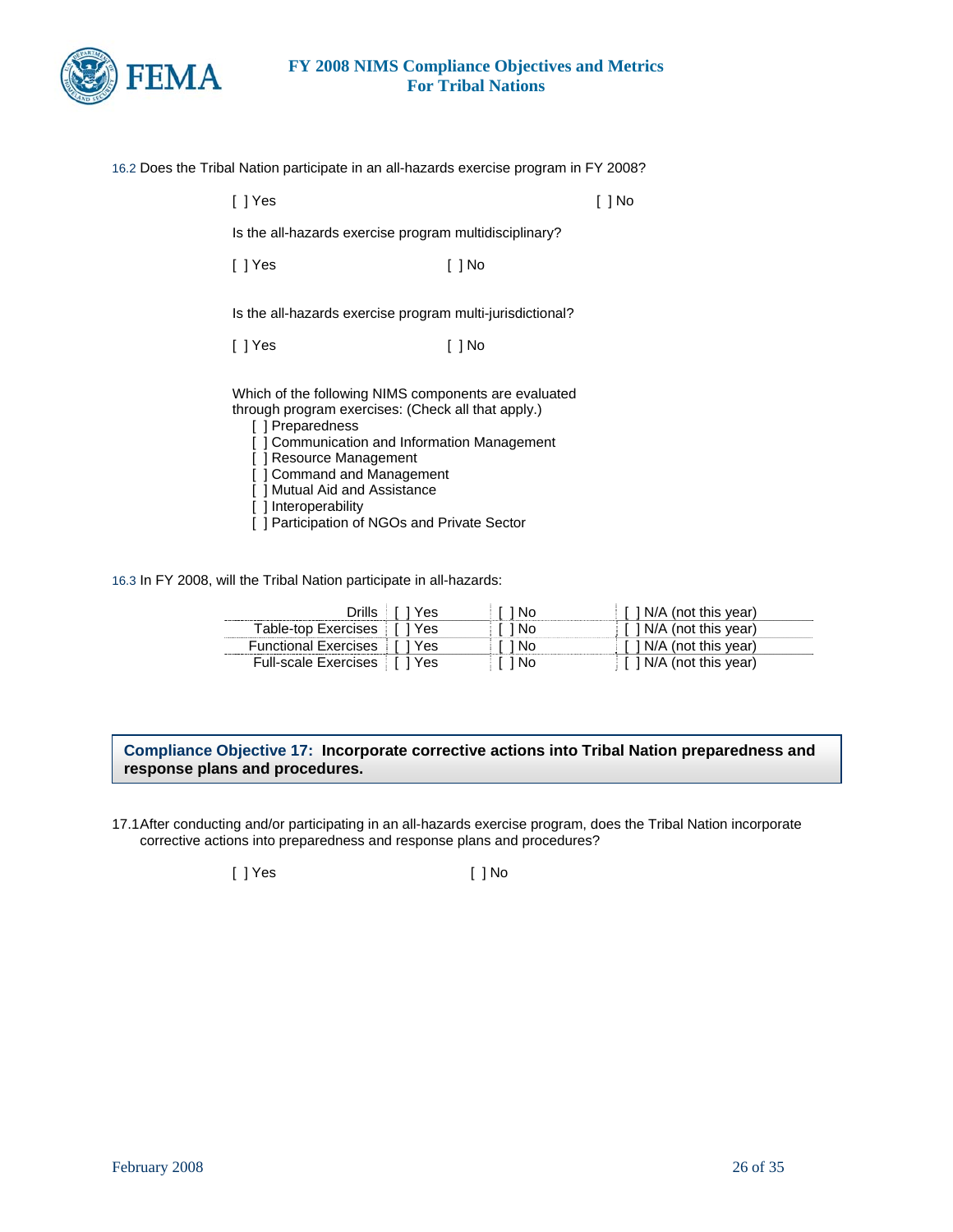

# **COMMUNICATIONS AND INFORMATION MANAGEMENT**

**Compliance Objective 18: Apply common and consistent terminology as used in NIMS, including the establishment of plain language (clear text) communications standards.** 

18.1 Does the Tribal Nation apply the following communication standards:

| Plain Language (Clear Text)       |  |
|-----------------------------------|--|
| Common and Consistent Terminology |  |

**Compliance Requirement 19: Utilize systems, tools, and processes to present consistent and accurate information (e.g., common operating picture) during an incident/planned event.** 

19.1 Does the Tribal Nation utilize the following to present consistent and accurate information during an incident/planned event?

|                       | Yes | חו |
|-----------------------|-----|----|
| Systems<br>---------- |     |    |
| Tools                 |     |    |
| Processes             |     |    |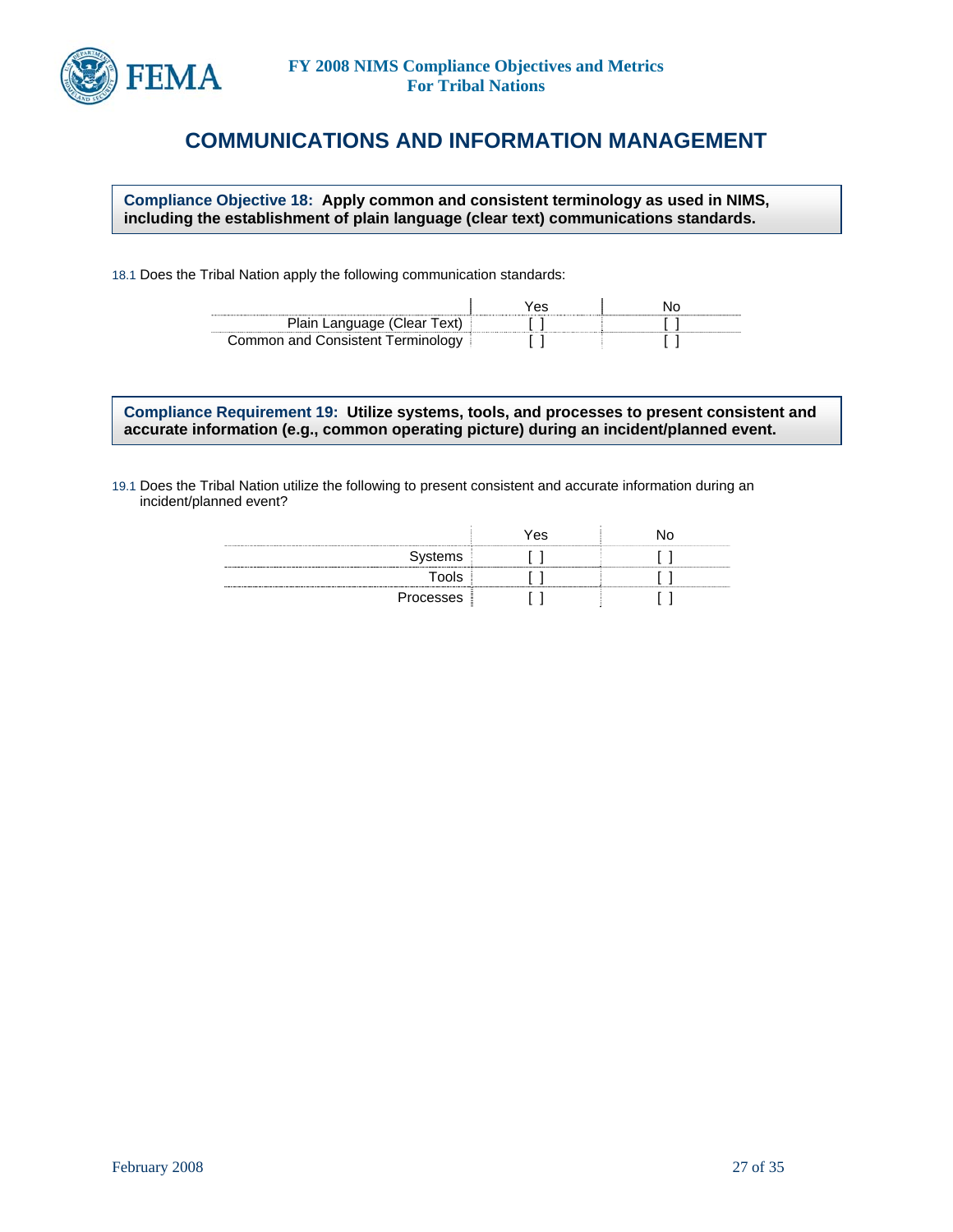

## **RESOURCE MANAGEMENT**

#### **Compliance Objective 20: Inventory response assets to conform to NIMS National Resource Typing Definitions, as defined by FEMA's Incident Management Systems Integration Division.**

20.1 Has the Tribal Nation inventoried its emergency management/incident response assets to conform to NIMS National Resource Typing Definitions?

[ ] Yes [ ] No [ ] N/A

20.2 Has the Tribal Nation typed its response assets to conform to NIMS National Resource Typing Definitions?

[ ] Yes [ ] No [ ] N/A

20.3 Does the Tribal Nation have a process to determine availability of emergency management/incidents response assets in accordance with "Tier One" NIMS National Resource Typing Definitions?

[ ] Yes [ ] No

**Compliance Objective 21: Utilize response asset inventory for intra-Tribal Nation and inter-Tribal Nation, and intrastate and interstate mutual aid requests, where permitted by State law [such as Emergency Management Assistance Compact (EMAC)], training, exercises, and incidents/planned events.** 

21.1 Does the Tribal Nation use the response asset inventory for:

|                                      | 'es |  |
|--------------------------------------|-----|--|
| All-Hazards Exercise Program         |     |  |
| Interstate Mutual Aid and Assistance |     |  |
| Training                             |     |  |
| Incidents/Planned Events             |     |  |

**Compliance Objective 22: Ensure that equipment, communications and data systems acquired through Tribal acquisition programs are interoperable.** 

22.1 Tribal Nation acquisition programs require the following to be interoperable when purchased:

| -------------------- | Yes |  |
|----------------------|-----|--|
|                      |     |  |
| Communications       |     |  |
| ala uyuww            |     |  |

22.2 If the Tribal Nation is providing funds for equipment, communications and data systems does it ensure acquisition programs require the following to be interoperable when purchased:

|                       | 'es |  |
|-----------------------|-----|--|
| Equipment             |     |  |
| Communications        |     |  |
| Data ა <sub>y -</sub> |     |  |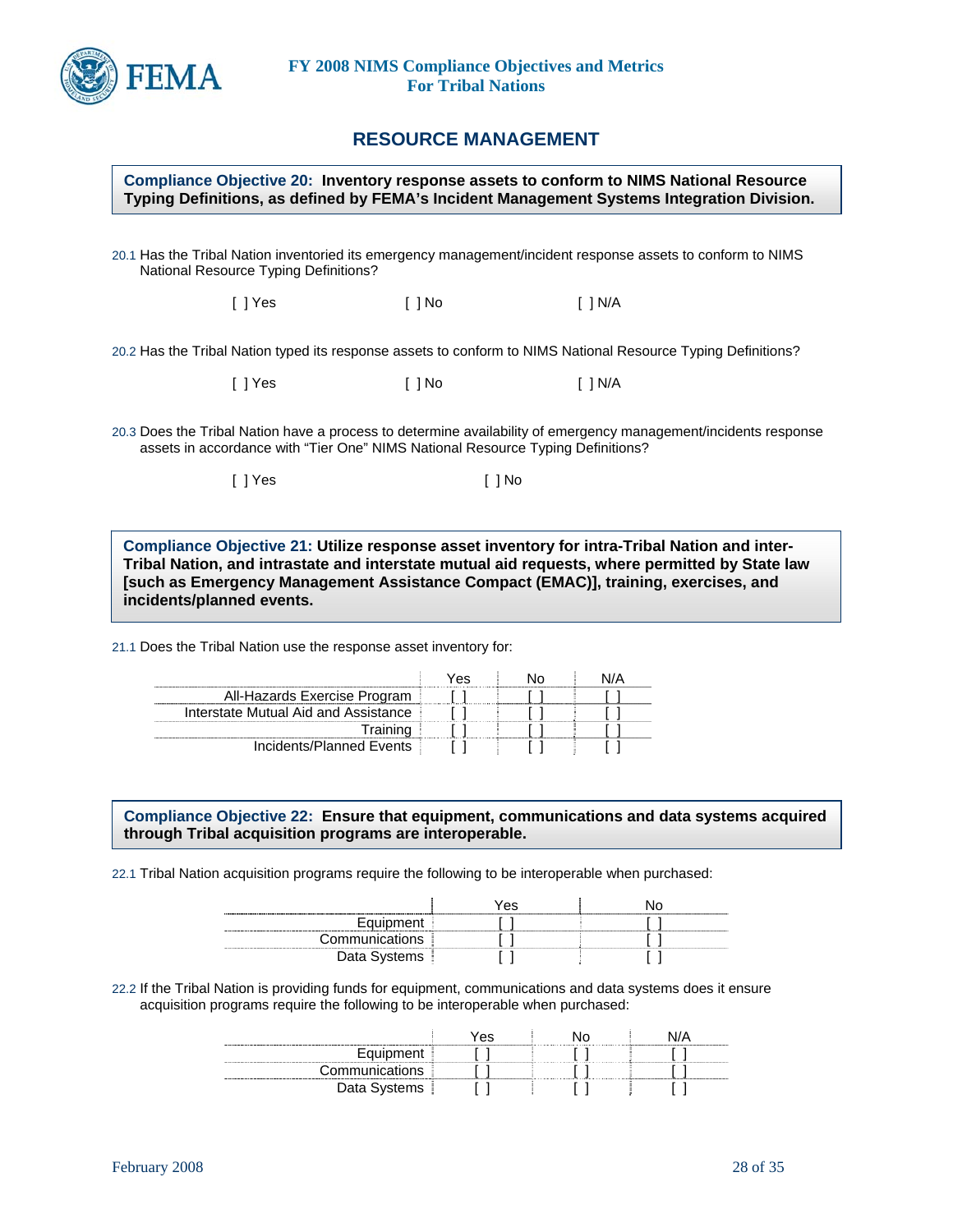

**New in FY 2008 Compliance Objective 23: Develop a Tribal Nation-wide system to credential emergency management/response personnel to ensure proper authorization and access to an incident, including those involving mutual aid agreements and/or assistance agreements, where permitted by State law.** 

23.1 Does the Tribal Nation government use a system to credential emergency management/response personnel?

| [ ] Yes | $[ ]$ No |
|---------|----------|
|         |          |

If yes, is the credentialing system based upon an existing State-wide system?

[ ] Yes [ ] No

If yes, what disciplines does the credential system encompass?

Does the Tribal government credentialing conform to current NIMS national credentialing criteria and guidance? [Note: Credentialing should include the means for validating the identity, qualification, and deployment authorization that allows for the granting of access to an incident, including preparednessrelated exercises and training activities.]

Yes [ ] No [ ]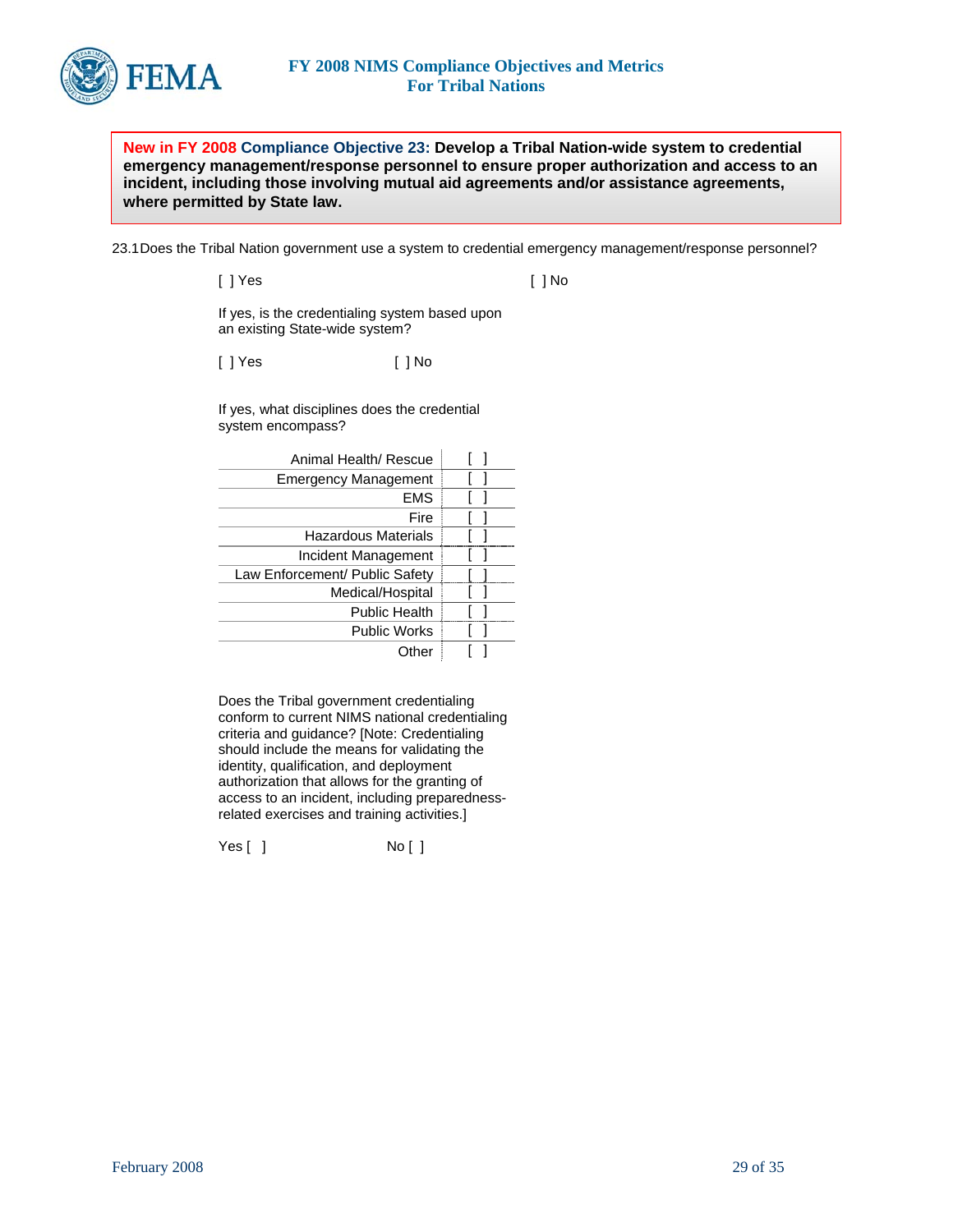

## **COMMAND AND MANAGEMENT**

**Compliance Objective 24: Manage all incidents/ planned events in accordance with Incident Command System (ICS) organizational structures, doctrine and procedures. ICS implementation must include the consistent application of Incident Action Planning (IAP) and common communications plans, as appropriate.** 

24.1 Does the Tribal Nation implement ICS for all-hazards emergency management and incident response/planned events?

[ ] Yes, for all incidents/planned events. [ ] No

24.2 Does ICS implementation include the following concepts?

|                                         | Yes                    | No      |
|-----------------------------------------|------------------------|---------|
| Common Terminology                      | $\Box$                 | Ιl      |
| Modular Organization                    | $\Box$                 | Ιl      |
| Management by Objectives                | Ιl                     | Ιl      |
| Incident Action Planning                | $\lceil$ $\rceil$      | Ιl      |
| Manageable Span of Control              | $\Box$                 | Ιl      |
| Incident Facilities and Locations       | $\lceil$ 1             | Ιl      |
| Comprehensive Resource Management       | $\Box$                 | Ιl      |
| <b>Integrated Communications</b>        | $\lceil$ 1             | Ιl      |
| Establishment and Transfer of Command   | $\Box$                 | Ιl      |
| Chain of Command and Unity of Command   | $\lceil$ 1             | Ιl      |
| <b>Unified Command</b>                  | Ιl                     | Ιl      |
| Accountability                          | $\lceil$ 1             |         |
| Dispatch/Deployment                     | $\left[ \quad \right]$ | LΙ      |
| Information and Intelligence Management | Γl                     | $\perp$ |

24.3 Does the Tribal Nation implement Incident Action Plans (IAPs) during incidents/planned events, as appropriate?

[ ] Yes [ ] No

24.4 Does the Tribal Nation implement common communication plans during incidents/planned events, as appropriate?

[ ] Yes [ ] No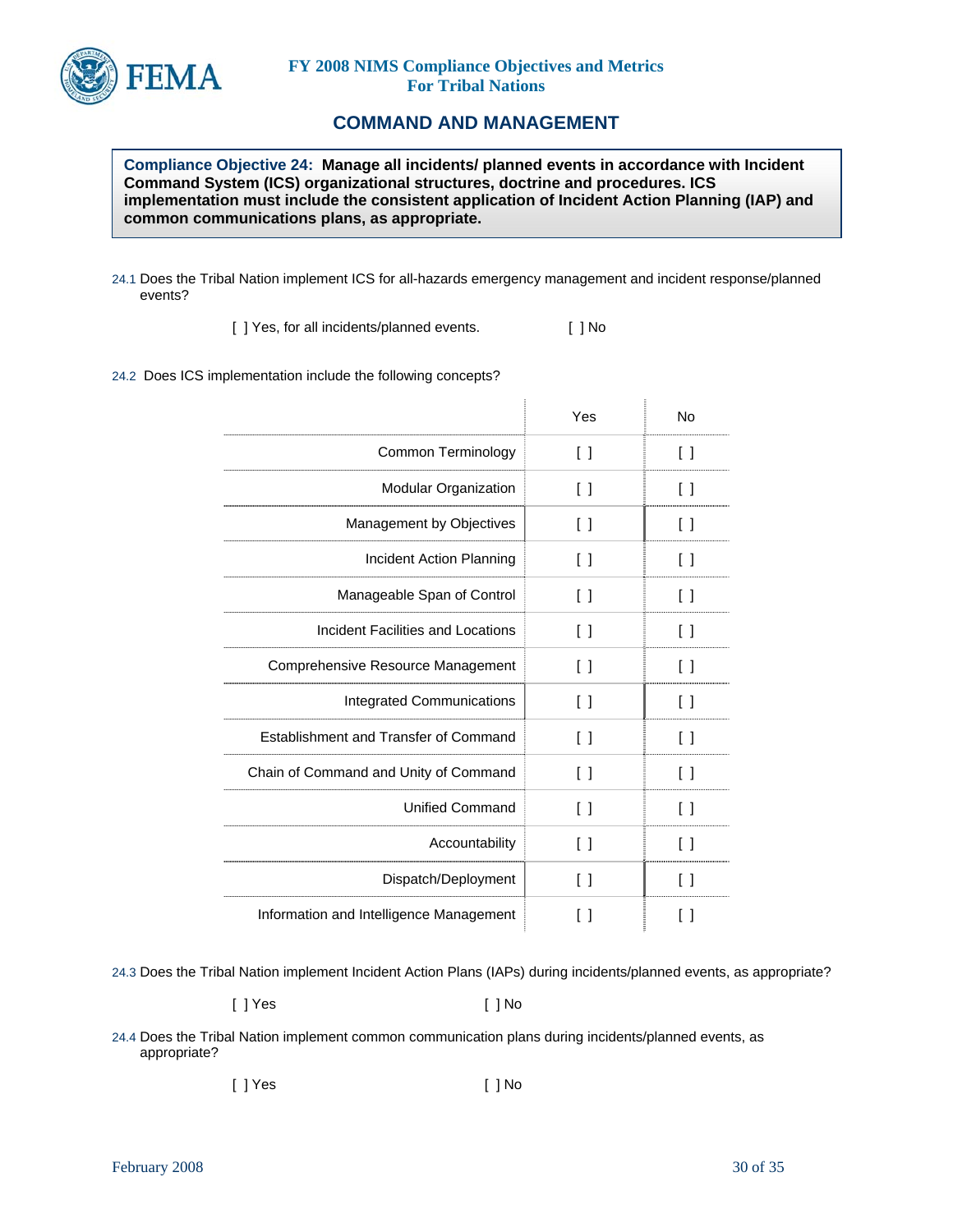

**Compliance Activity 25: Coordinate and support emergency management and incident response activities through the development and use of integrated Multiagency Coordination System (MACS) [i.e., develop and maintain connectivity between local Incident Command Posts (ICP), local 911 Centers, local Emergency Operations Centers (EOCs), the Tribal Nation EOC, and Regional and Federal EOCs and NRF organizational elements].** 

25.1 Has the Tribal Nation government used integrated MACS, where appropriate, during incidents/planned events?

[ ] Yes [ ] No

Which of the following primary functions is coordinated: [Check all that apply.]

[ ] Situation assessment

[ ] Critical resource acquisition and allocation

[ ] Other State/Territory, Tribal Nation, Local, and Federal MACS

[ ] Coordination with elected and appointed officials

[ ] Coordination of summary information

[ ] Incident priority determination

[ ] Other functions

**Compliance Objective 26: Institutionalize, within the framework of ICS, Public Information, [e.g., Joint Information System (JIS) and a Joint Information Center (JIC)] during an incident/planned event.** 

26.1 Do the Tribal Nation emergency plans, within the framework of ICS, include processes and procedures for Public Information during incidents/planned events as appropriate?

[ ] Yes [ ] No

Can Public Information establish a JIS during incidents/planned events, as appropriate?

[ ] Yes [ ] No

Can Public Information establish a JIC during incidents/planned events, as appropriate?

[ ] Yes [ ] No

Can Public Information identify individuals to serve as Public Information Officers (PIOs) during an incident/planned event, as appropriate?

[ ] Yes [ ] No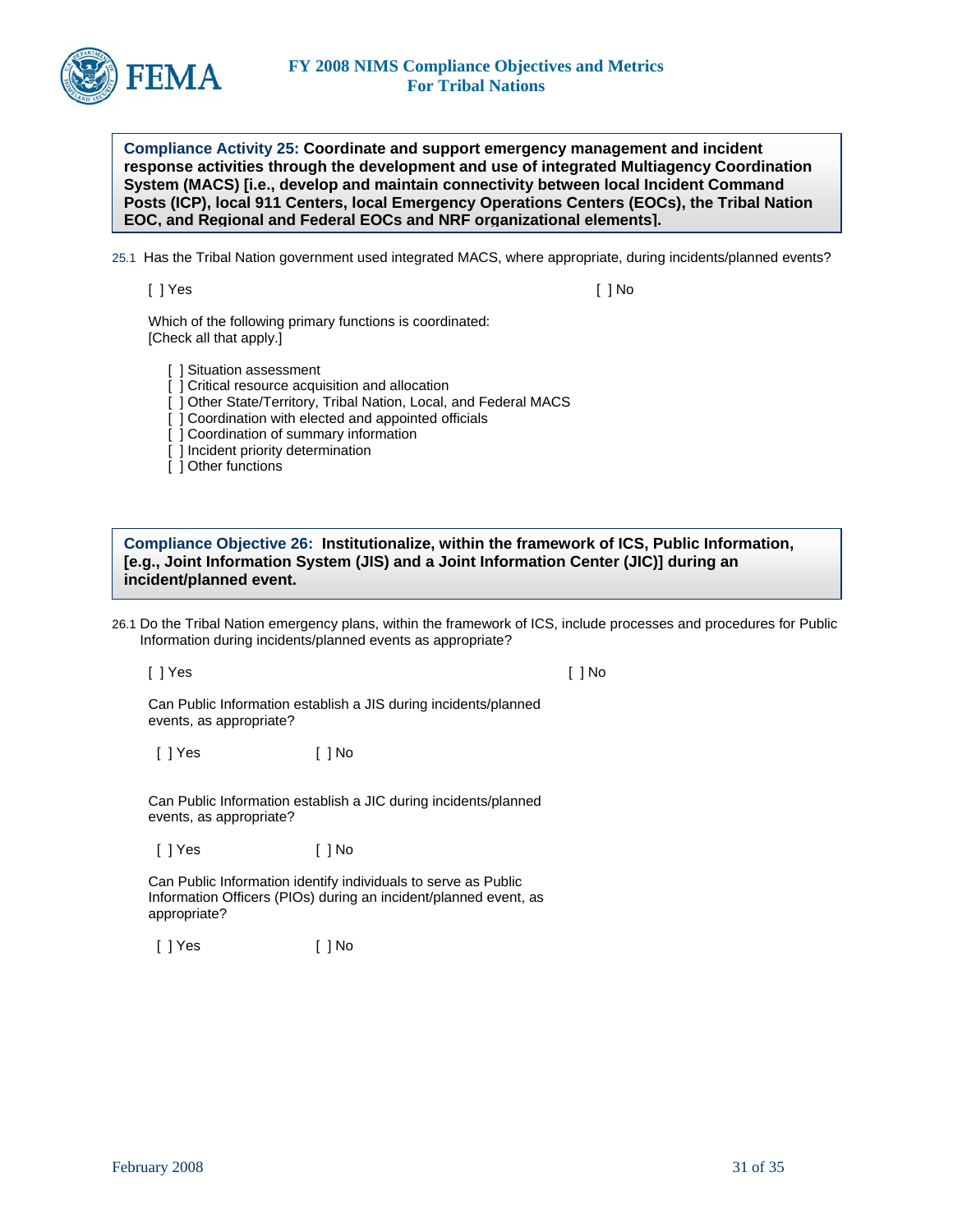

### **Compliance Objective 27: Ensure Public Information procedures and processes can gather, verify, coordinate, and disseminate information during an incident/planned event.**

During an incident/planned event, can the Tribal Nation Public Information system:

|                         | 7es |  |
|-------------------------|-----|--|
| Gather information.     |     |  |
| Verify information      |     |  |
| Coordinate information  |     |  |
| Disseminate information |     |  |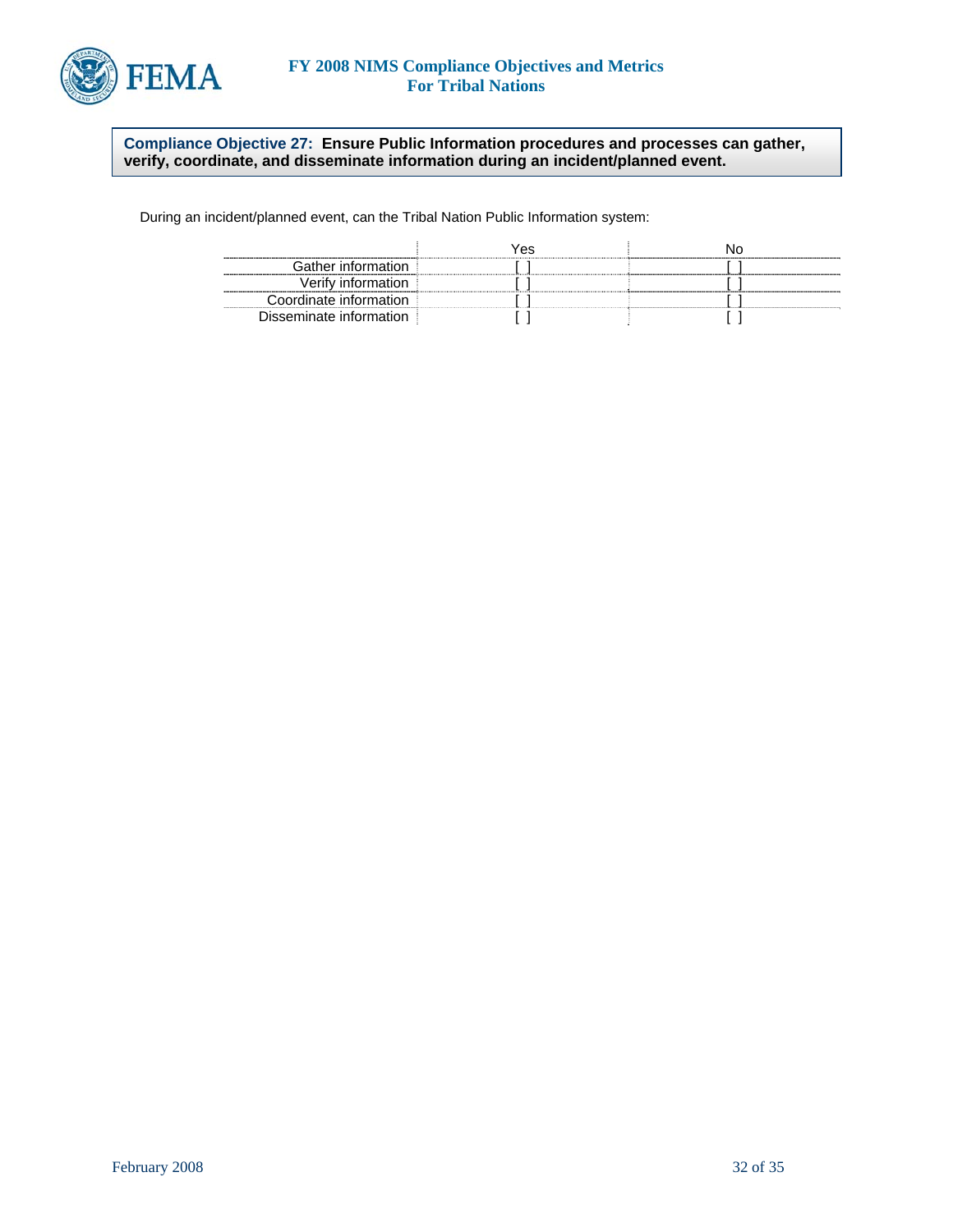

# **References**

| <b>NIMS Compliance Objectives</b>                                                                                                                                                                                                                                                                                                                       | <b>References</b>                                                                                                                                                    |  |
|---------------------------------------------------------------------------------------------------------------------------------------------------------------------------------------------------------------------------------------------------------------------------------------------------------------------------------------------------------|----------------------------------------------------------------------------------------------------------------------------------------------------------------------|--|
| <b>Adoption</b>                                                                                                                                                                                                                                                                                                                                         |                                                                                                                                                                      |  |
| Adopt NIMS for all Departments/Agencies; as well as<br>promote and encourage NIMS adoption by associations,<br>utilities, nongovernmental organizations (NGOs) and<br>private sector emergency management and incident<br>response organizations.                                                                                                       | * NIMS Document<br>* NRF Document (27)<br>* HSPD-5 (items 14, 15, 19)<br>* Letter from Secretary Ridge to Governors<br>(2005)                                        |  |
| Establish and maintain a planning process to<br>communicate, monitor and implement all NIMS<br>requirements across the State/Territory (including<br>Departments/Agencies), including local governments.<br>This process must provide a means for measuring<br>progress and facilitate reporting.                                                       | *Letter from Secretary Ridge to Governors<br>(2005)                                                                                                                  |  |
| Designate and maintain a single point of contact within<br>government to serve as principal coordinator for NIMS<br>implementation jurisdiction-wide (to include a principal<br>coordinator for NIMS implementation within each<br>Department/Agency.                                                                                                   | <b>Best practices</b>                                                                                                                                                |  |
| Ensure that Federal Preparedness Awards [to include,<br>but not limited to, DHS Homeland Security Grant<br>Program and Urban Area Security Initiative Funds] to<br>State/Territorial Departments/Agencies, as well as local<br>governments, support all NIMS compliance objectives.                                                                     | *Letter from Secretary Ridge to Governors<br>(2005)                                                                                                                  |  |
| Audit agencies and review organizations should routinely<br>include NIMS compliance requirements in all audits<br>associated with Federal Preparedness Awards.                                                                                                                                                                                          | * NIMS Document<br>* HSPD-5 (item 30)<br>* HSPD-8 (item 11)<br>* National Preparedness Guidelines (pp 27-28)<br>* Letter from Secretary Ridge to Governors<br>(2005) |  |
| <b>Preparedness: Planning</b>                                                                                                                                                                                                                                                                                                                           |                                                                                                                                                                      |  |
| Revise and update emergency operations plans (EOPs),<br>standard operating procedures (SOPs), and standard<br>operating guidelines (SOGs) to incorporate NIMS and<br>National Response Framework (NRF) components,<br>principles and policies, to include planning, training,<br>response, exercises, equipment, evaluation, and<br>corrective actions. | * Letter from Secretary Ridge to Governors<br>(2005)<br>* State NIMS Integration, Version 1.0 (p6)                                                                   |  |
| Promote and/or develop intrastate and interagency<br>mutual aid agreements and assistance agreements (to<br>include agreements with the private sector and NGOs).                                                                                                                                                                                       | * NIMS Document                                                                                                                                                      |  |
| <b>Preparedness: Training</b>                                                                                                                                                                                                                                                                                                                           |                                                                                                                                                                      |  |
| Use existing resources such as programs, personnel and<br>training facilities to coordinate and deliver NIMS training<br>requirements.                                                                                                                                                                                                                  | * Five-Year NIMS Training Plan (informational)                                                                                                                       |  |
| Complete IS-700 NIMS: An Introduction or equivalent by<br>appropriate personnel (as identified in the Five-Year<br>NIMS Training Plan, February 2008).                                                                                                                                                                                                  | * Five-Year NIMS Training Plan (informational)                                                                                                                       |  |
| Complete IS-800 NRP: An Introduction or equivalent by                                                                                                                                                                                                                                                                                                   | * Five-Year NIMS Training Plan (informational)                                                                                                                       |  |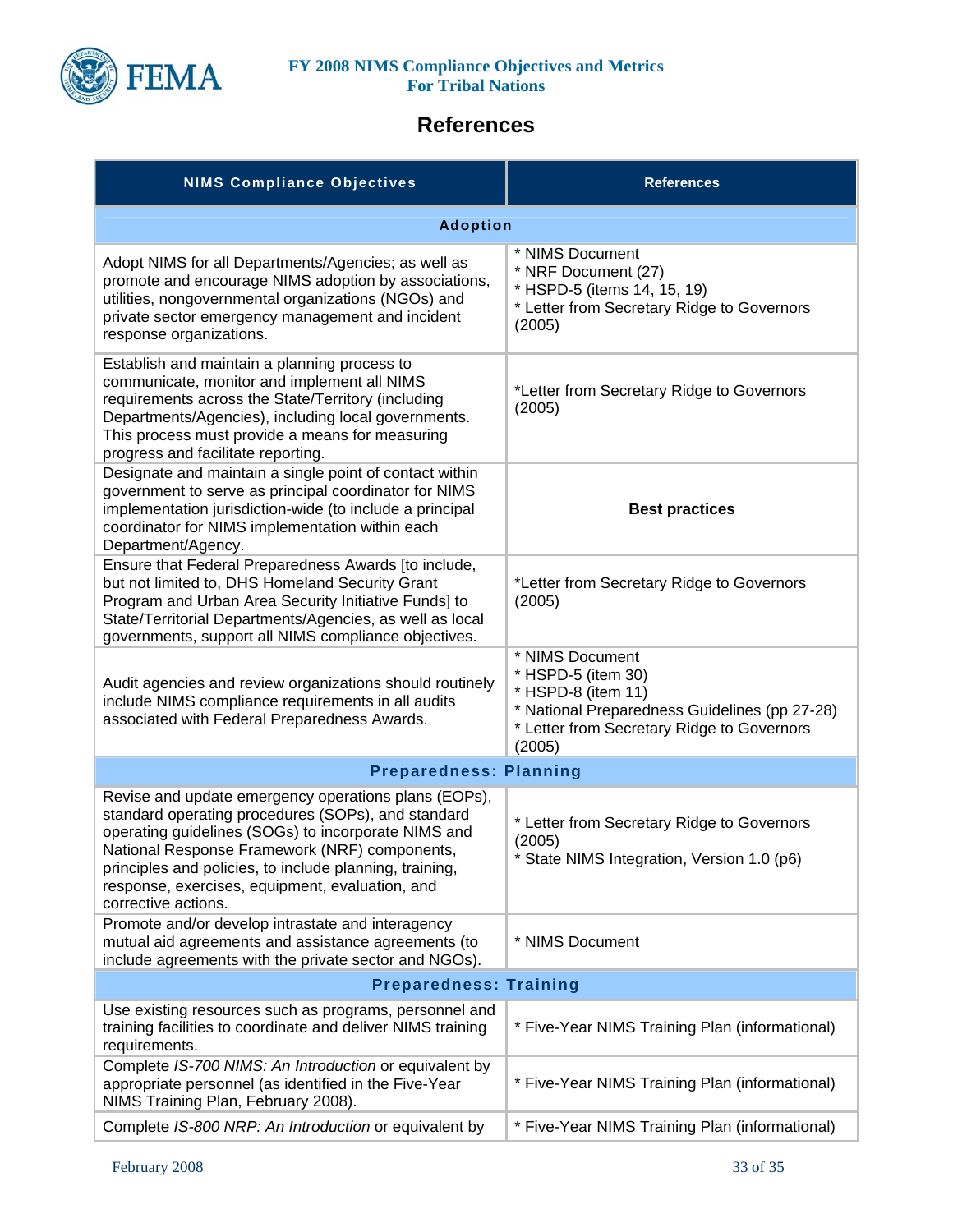

| <b>NIMS Compliance Objectives</b>                                                                                                                                                                                                                         | <b>References</b>                                                                         |
|-----------------------------------------------------------------------------------------------------------------------------------------------------------------------------------------------------------------------------------------------------------|-------------------------------------------------------------------------------------------|
| appropriate personnel (as identified in the Five-Year<br>NIMS Training Plan, February 2008).                                                                                                                                                              |                                                                                           |
| Complete ICS-100 Introduction to ICS training or<br>equivalent by appropriate personnel (as identified in the<br>Five-Year NIMS Training Plan, February 2008).                                                                                            | * Five-Year NIMS Training Plan (informational)                                            |
| Complete ICS-200 ICS for Single Resources and Initial<br>Action Incidents training or equivalent by appropriate<br>personnel (as identified in the Five-Year NIMS Training<br>Plan, February 2008).                                                       | * Five-Year NIMS Training Plan (informational)                                            |
| Complete ICS-300 Intermediate ICS training or<br>equivalent by appropriate personnel (as identified in the<br>Five-Year NIMS Training Plan, February 2008).                                                                                               | * Five-Year NIMS Training Plan (informational)                                            |
| Complete ICS-400 Advanced ICS training or equivalent<br>by appropriate personnel (as identified in the Five-Year<br>NIMS Training Plan, February 2008).                                                                                                   | * Five-Year NIMS Training Plan (informational)                                            |
| <b>Preparedness: Exercises</b>                                                                                                                                                                                                                            |                                                                                           |
| Incorporate NIMS concepts and principles into all<br>appropriate State/Territorial training and exercises.                                                                                                                                                | * NIMS Document<br>* NRF Document (p 47)                                                  |
| Plan for and/or participate in an all-hazards exercise<br>program [for example, Homeland Security Exercise and<br>Evaluation Program that involves emergency<br>management/response personnel from multiple<br>disciplines and/or multiple jurisdictions. | * NIMS Document<br>* NRF Document (pp 30, 47)                                             |
| Incorporate corrective actions into preparedness and<br>response plans and procedures.                                                                                                                                                                    | * NIMS Document<br>* NRF Draft Document (p 30)<br>* HSPD-8 (item 19)                      |
| <b>Communications &amp; Information Management</b>                                                                                                                                                                                                        |                                                                                           |
| Apply common and consistent terminology as used in<br>NIMS, including the establishment of plain language<br>(clear text) communications standards.                                                                                                       | *NIMS Document                                                                            |
| Utilize systems, tools, and processes to present<br>consistent and accurate information (e.g., common<br>operating picture) during an incident/planned event.                                                                                             | *NIMS Document<br>*NRF Document (p 31, 33, 47)                                            |
| <b>Resource Management</b>                                                                                                                                                                                                                                |                                                                                           |
| Inventory response assets to conform to NIMS National<br>Resource Typing Definitions, as defined by FEMA<br>Incident Management Systems Division.                                                                                                         | * NIMS Document<br>* NRF Document (p 27)                                                  |
| Utilize response asset inventory for intrastate and<br>interstate mutual aid requests [such as Emergency<br>Management Assistance Compact (EMAC)], training,<br>exercises, and incidents/planned events                                                   | <b>Best Practices</b>                                                                     |
| Ensure that equipment, communications and data<br>systems acquired through State/Territorial and local<br>acquisition programs are interoperable                                                                                                          | * NIMS Document<br>* NRF Document (p 27)<br>* National Preparedness Guidelines (pp 17-18) |
| Initiate development of a State/Territory-wide system to<br>credential emergency management/response personnel<br>to ensure proper authorization and access to an incident                                                                                | * http://www.nimsonline.com/docs/credent_faq.pdf                                          |
| including those involving mutual aid agreements and/or<br>assistance agreements.                                                                                                                                                                          | * Congressional mandate                                                                   |